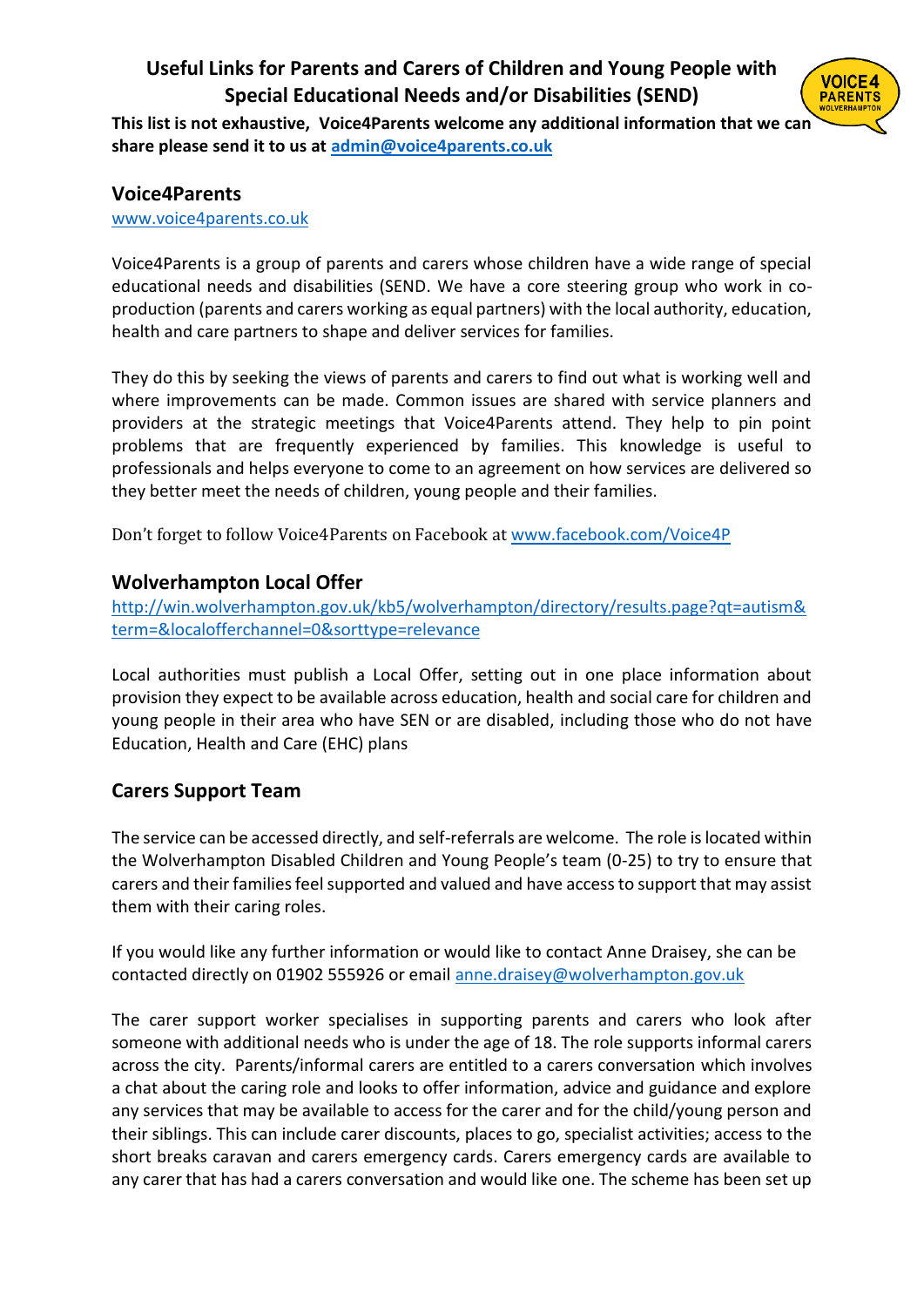to offer reassurance and a contingency plan if you were involved in an accident or emergency and were unable to say that someone is dependent on you. It also offers carer discounts around the city. The carer support officer can offer benefits advice to ensure that carers and their families are receiving the financial support that they are entitled to.

## **Wolverhampton Information Advice and Support Service (IASS)**

[www.wolvesiass.org](http://www.wolvesiass.org/)

IASS is a statutory and confidential service working with parents, carers, children and young people. It offers free and impartial information, advice and support on matters relating to a child or young person's special educational needs or disability from birth to 25 years.

You can contact the service through social media, email [ias.service@wolverhampton.gov.uk](mailto:ias.service@wolverhampton.gov.uk) or call **01902 556945**.

#### **Wolverhampton Citizens Advice**

[www.citizensadvicewolverhampton.org.uk](http://www.citizensadvicewolverhampton.org.uk/)

Citizens Advice are an independent charity and a member of the Citizens Advice national network. They provide information, advice, guidance and specialist casework to the people of Wolverhampton from several locations across the city. They also deliver certain housing advice and Pension Wise services in the Black Country.

For general advice enquiries phone Adviceline: 0344 411 1444 Opening hours: Monday to Friday 10am to 4pm Freephone 0800 144 8848 (England Only) Textphone 18001 0800 144 8884

For DEBT text: 07850 209529 with your name and they will call you back. Or email: [debtadvice@wolverhamptoncitizensadvice.com](mailto:debtadvice@wolverhamptoncitizensadvice.com)

Or email: [enquiries@wolverhamptoncitizensadvice.com](mailto:enquiries@wolverhamptoncitizensadvice.com) and they will email you back within 3 working days.

**Educational Psychology Service** – Consultation Service for Parents [www.educationalpsychologywolverhampton.co.uk/parents/remote-consultation](http://www.educationalpsychologywolverhampton.co.uk/parents/remote-consultation-service.html)[service.html](http://www.educationalpsychologywolverhampton.co.uk/parents/remote-consultation-service.html)

The Educational Psychology service is a consultation service giving parents the opportunity to talk with a psychologist over the telephone to find solutions to issues that are concerning them, with regards to their child's learning, behaviour, relationships or emotional wellbeing.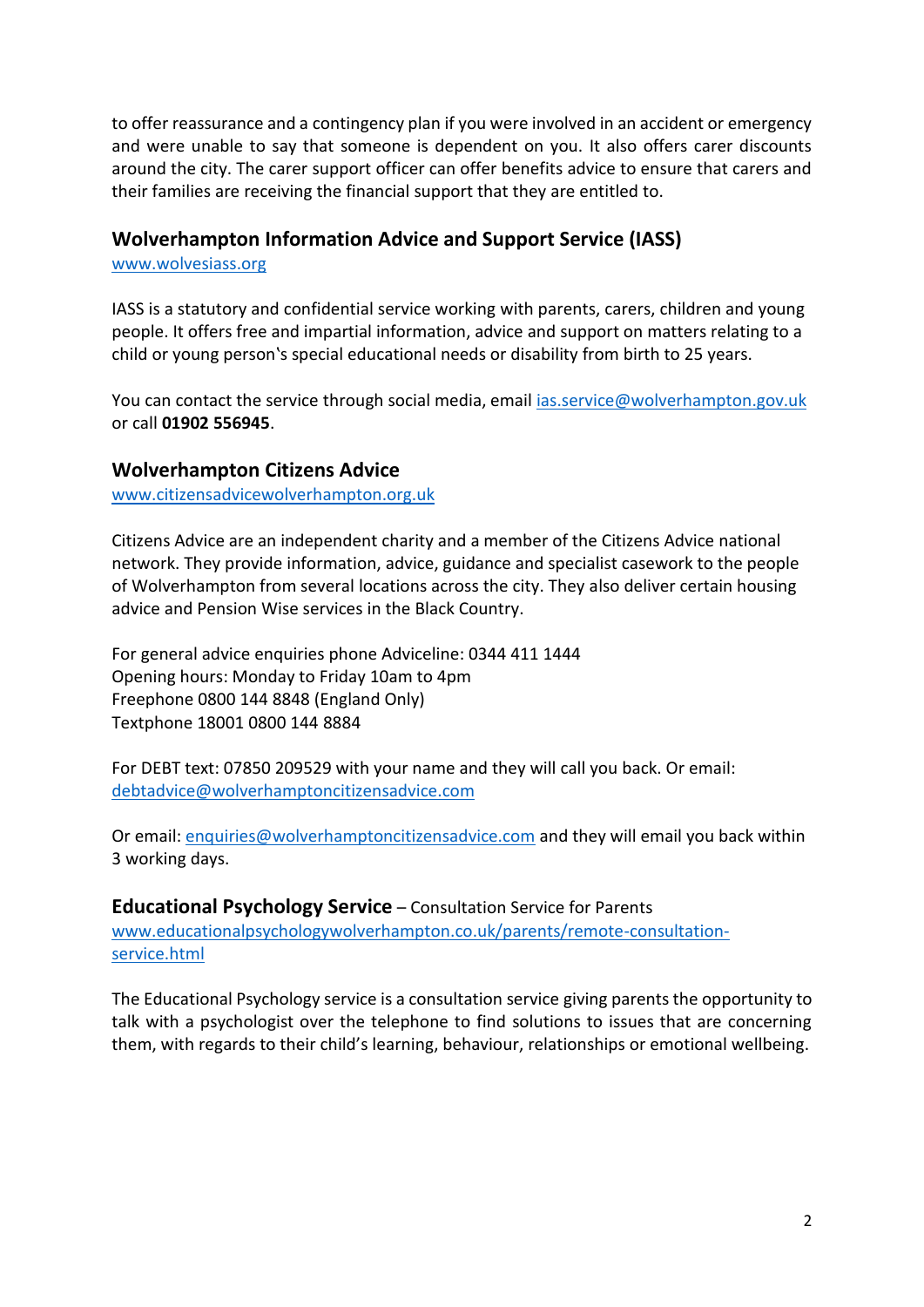# **ChatHealth**

Chathealth is a new NHS text messaging service for young people, 11-19 years old, across Wolverhampton. They can text a school nurse on 07507 332 631 to get confidential advice and support for a range of health and wellbeing issues, including: anxiety, emotions and anger; bullying; family issues and friendships; sexual health and contraception; smoking, alcohol and drugs; sleep and staying healthy.

ChatHealth is available 10am to 4pm Monday to Friday (except bank holidays) during term time and is available 10am to 4pm, Monday, Wednesday and Fridays (excluding banks holidays) during school holidays.

## **The Gem Centre**

Neachells Lane, Wolverhampton WV11 3PG 01902 446 270

Children's and adolescent services all under one roof including Special Needs Early Years Service (SNEYS), Audiology, Children's Community Nursing Service, Health Visitor Service, Children's Therapy Services, Speech and Language Therapy Service and CAMHS.

#### **Healthwatch Wolverhampton**

[www.healthwatchwolverhampton.co.uk](http://www.healthwatchwolverhampton.co.uk/)

Healthwatch is the independent consumer champion created to gather and represent the views of the public. Healthwatch plays a role at both a national and local level and will make sure that the views of the public and people who use health and social care services are taken into account. They will listen to your views, concerns and suggestions about services and use that information to help shape and improve them, and can provide information to help you make choices about the services you use and get the answers you need. Healthwatch Wolverhampton will seek out people to discuss their local health and social care services, use what they say to help decision makers improve the quality of local services, reflect the diversity of Wolverhampton's population, including children and young people, build on any example of good work that is being achieved, work in partnership with services – not in opposition and be represented on the Health and Wellbeing Board and ensure progress is achieved.

#### **Changing Our Lives**

[www.changingourlives.org](http://www.changingourlives.org/)

Changing Our Lives is a rights-based organisation, so human rights underpin everything that they do. They work alongside disabled people and people experiencing mental health difficulties, of all ages, as equal partners to find solutions to social injustice and health inequality.

Changing Our Lives work with disabled people and people with lived experience of mental health difficulties of all ages. Whilst all of the individuals they work with experience multiple disadvantages and discrimination, some of their projects specifically target the following groups with the following labels: People with the label of profound and multiple learning disabilities (PMLD); People with the label of Black, Asian and Minority Ethnic (BAME); People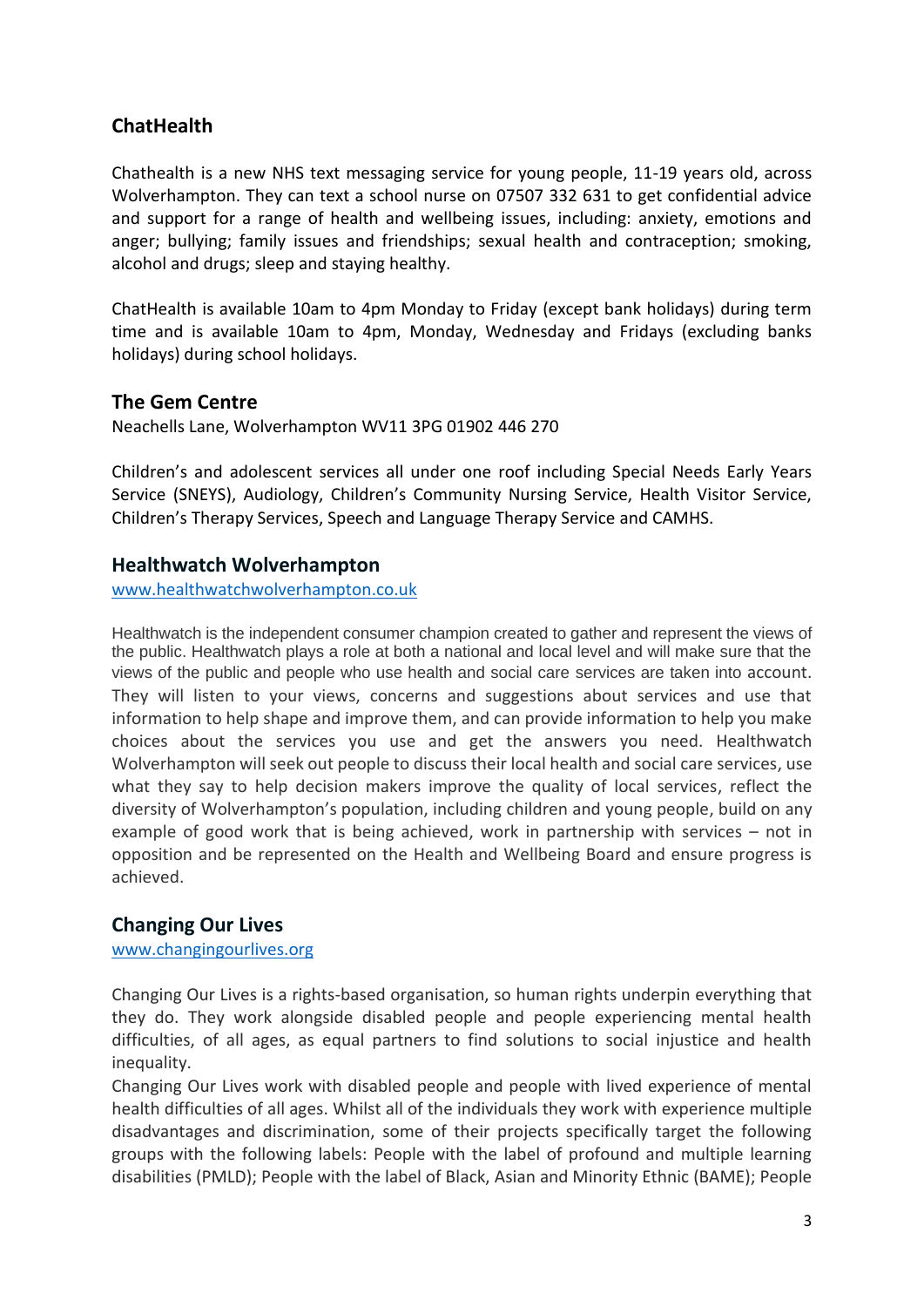who find themselves stripped of the most basic human rights (for example, hospital inpatients)

## **Connexions**

[www.wolvesworkbox.com/learner/connexions/index.html](http://www.wolvesworkbox.com/learner/connexions/index.html)

Connexions can provide your child or young person with expert careers guidance and support. They can get careers advice, information and practical support to get into education, training, jobs and apprenticeships. If your child is still at school or college they can ask their Careers Teacher or Student Services department to arrange an interview for them. If your young person has left school or college and are living in Wolverhampton they can drop-in to see a Connexions Personal Advisor at Wolverhampton Civic Centre every Wednesday and Friday from 1:30pm to 4:30pm. (Ask for Connexions at the main reception desk)

To contact Connexions or make an appointment with a Personal Advisor call 01902 554499 or email [connexions@wolverhampton.gov.uk.](mailto:connexions@wolverhampton.gov.uk)

**Parent Carer Support Group Walsall, Wolverhampton and Surrounding Areas** [www.walsallwtonpcg.co.uk](http://www.walsallwtonpcg.co.uk/) <https://www.facebook.com/groups/461418850936504/>

They are a constituted voluntary parent led group, fully insured, and offer the following; Peer support online meetings; physical peer support meetings; weekly webinars; Outreach activities; lockdown activities; sensory play activities; online members area; Peer support online; befriending service; food parcel service; training and youth activities.

## **Tettenhall Wood School Coffee Mornings**

The coffee mornings are led by the school's Family Liaison Officer, at Tettenhall Wood School from 9:30am to 11:30am. This is an opportunity for parents/carers of children and young people with autism to meet.

For further information email [enquiries@tettenhallwoodschool.org.uk](mailto:enquiries@tettenhallwoodschool.org.uk)

## **Carer's Emergency Card Scheme**

The scheme helps to ease carers' concerns about what would happen to the person(s) they care for if they were suddenly taken ill, involved in an accident or emergency and were unable to say that someone is dependent on them. The card will offer you reassurance and also identify that you have a caring role.

For more information, please contact the Carer Support Team by email [carer.support@wolverhampton.gov.uk](mailto:carer.support@wolverhampton.gov.uk)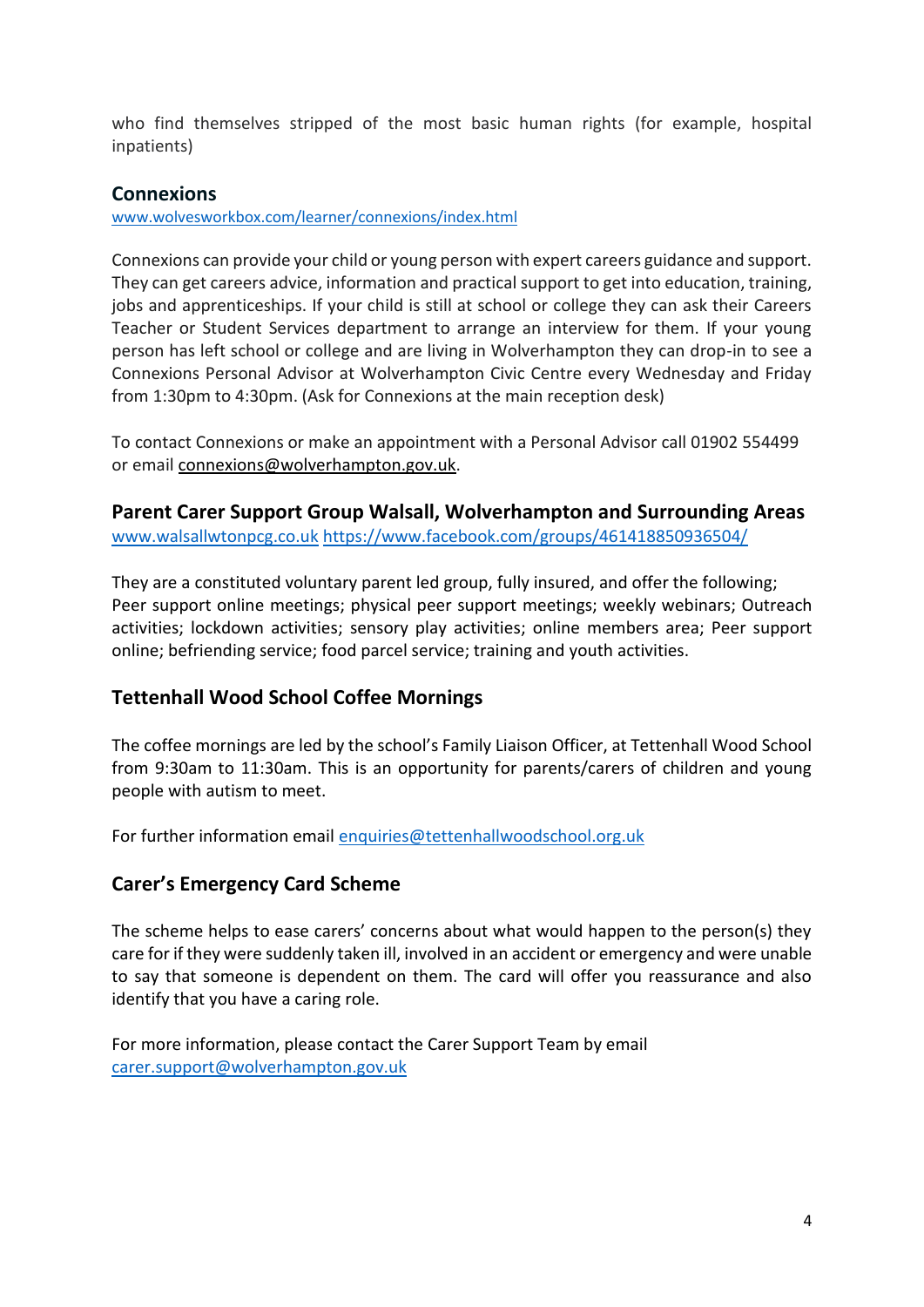## **Radar Key**

email: [Customer.Services@wolverhampton.gov.uk](mailto:Customer.Services@wolverhampton.gov.uk)

Radar Keys offer disabled people independent access to locked public toilets around the country. Toilets fitted with National Key Scheme (NKS) locks can be found in shopping centres, pubs, cafés, department stores, bus and train stations and many other locations.

There are many accessible toilets in the Wolverhampton, many of them are controlled with a *key* that is operated under the *RADAR*

#### **Blue Badge Scheme**

[www.wolverhampton.gov.uk/parking-and-roads/blue-badge-scheme](http://www.wolverhampton.gov.uk/parking-and-roads/blue-badge-scheme)

To qualify for a Blue Badge, you must have a permanent and significant disability. It is not for temporary disabilities or conditions. To find out the criteria for being issued a blue badge head to the website.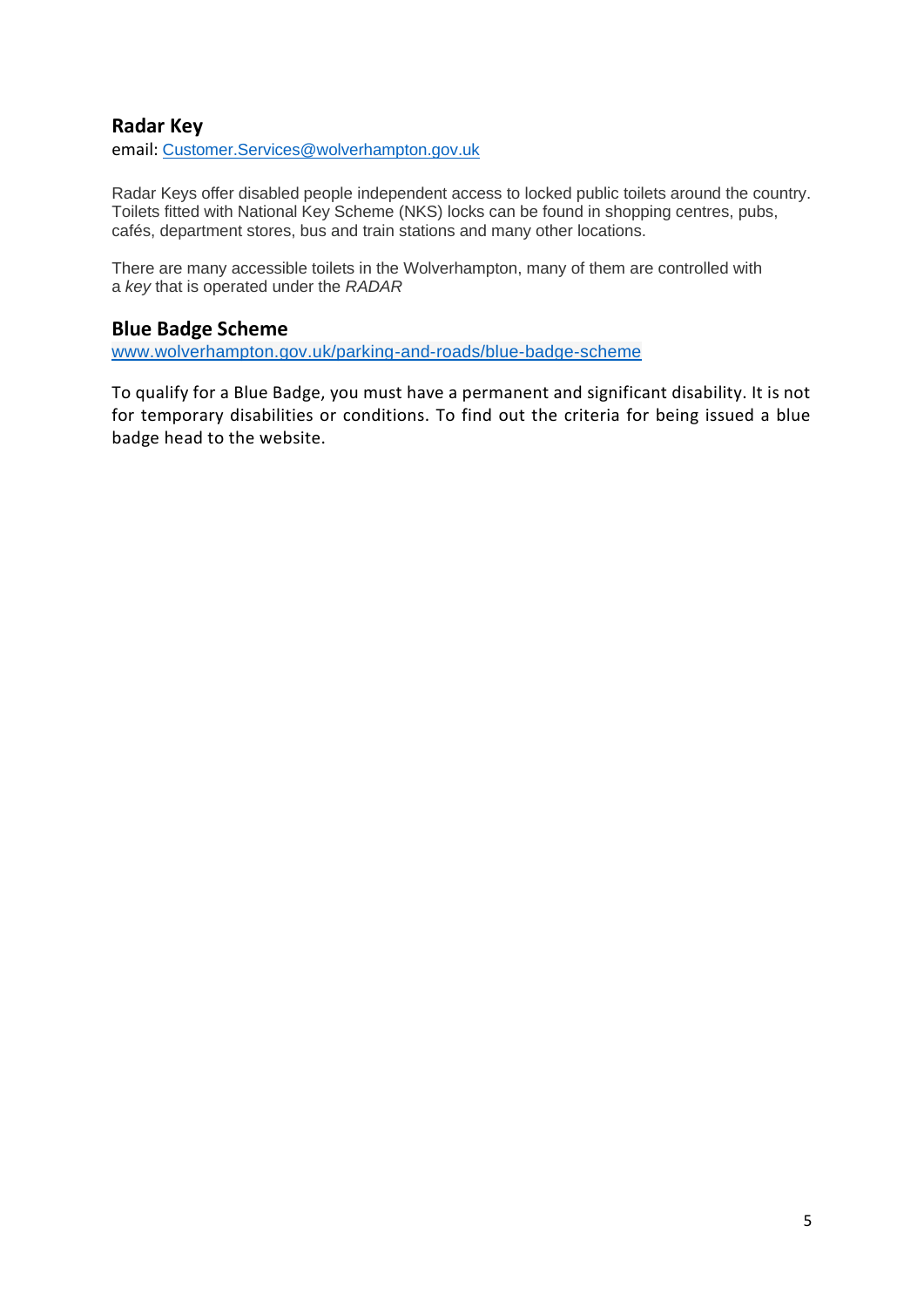#### **Contact** [www.contact.org.uk](http://www.contact.org.uk/)

Contact support families with the best possible guidance and information. They bring families together in local groups and online, to support each other by sharing experiences and advice. And they help families to campaign, volunteer, fundraise and shape local services to improve life for themselves and others.

The Contact website provides advice and information about any concern you might have about raising a child with additional needs or a disability. If you can't find what you need on their website, you can call their free helpline on **0808 808 3555** between 9.30am-5pm Monday to Friday or email [helpline@contact.org.uk](mailto:helpline@contact.org.uk)

**Contact's Listening Ear** service is for parent carers looking for emotional support, practical advice and ideas and strategies to cope with the daily challenges you face - especially now, during the pandemic. It's a free and totally confidential telephone call-back service to talk through anything worrying you with one of our friendly, non-judgemental family support workers, some of whom have a child with additional needs themselves and so understand exactly where you are coming from. You will need to go onto their website to book a slot for this service.

# **Council for Disabled Children**

[www.councilfordisabledchildren.org.uk](http://www.councilfordisabledchildren.org.uk/)

The Council for Disabled Children is the umbrella body for the disabled children's sector bringing together professionals, practitioners and policy-makers. They provide a collective voice that champions the rights of children, young people and their families and challenges barriers to inclusion. They believe that every child and young person should enjoy the same rights and opportunities and that every aspect of society should be fully inclusive to disabled children and young people. They have an online library of resources that parents can access to find out more about disability policy and practice and includes a selection of materials specifically written with parents in mind.

## **IPSEA**

#### [www.ipsea.org.uk](http://www.ipsea.org.uk/)

Independent Provider of Special Education Advice (known as IPSEA) is a registered charity operating in England. IPSEA offers free and independent legally based [information, advice and](https://www.ipsea.org.uk/Pages/Category/service-overview/)  [support](https://www.ipsea.org.uk/Pages/Category/service-overview/) to help get the right education for children and young people with all kinds of special educational needs and disabilities (SEND). They also provide [training](https://www.ipsea.org.uk/Pages/Category/learn-about-and-book-training/) on the SEND legal framework to parents and carers, professionals and other organisations.

By law, children with SEND are entitled to educational support that meets their individual needs. Since IPSEA was formed in 1983, they have helped to improve educational support for thousands of children with all kinds of SEND, by providing free and independent legally-based information, advice and casework support.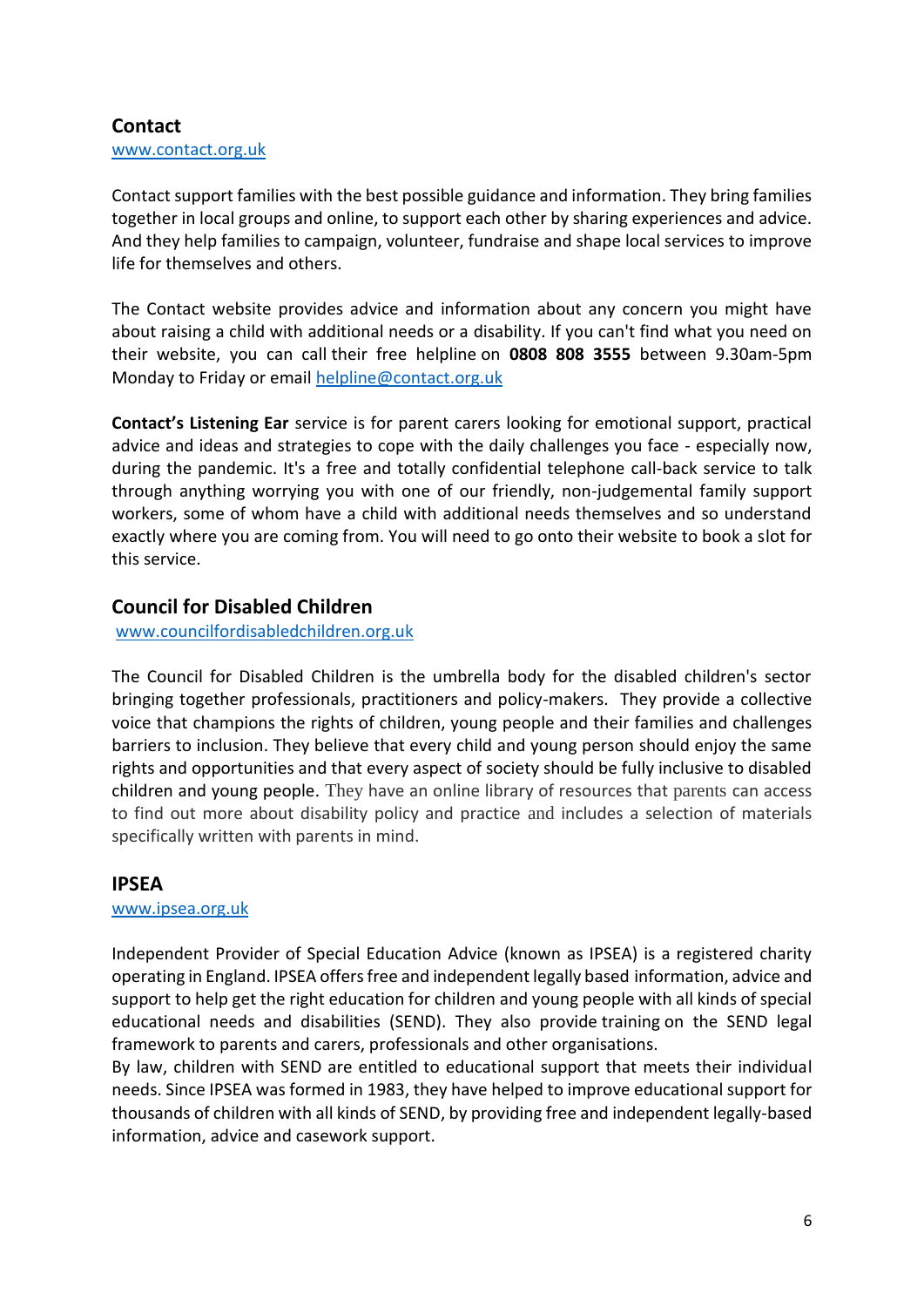# **Disability Rights UK**

[www.disabilityrightsuk.org](http://www.disabilityrightsuk.org/)

Disability Rights UK is the leading charity of its kind in the UK, run by and for people with lived experience of disability or health conditions. Their resources meet the hugely increased need for free, independent, up-to-date information and represent disabled people's rights in the face of huge challenges to their well-being and ability to live independently. They offer advice and information on independent living, and career opportunities, as well as training on disability rights and welfare benefits.

## **Family Fund**

#### [www.familyfund.org.uk](http://www.familyfund.org.uk/)

Family Fund is the UK's largest charity providing grants for families raising disabled or seriously ill children and young people. Their purpose is to improve the lives of low-income families raising disabled or seriously ill children and young people by providing items and services to all low-income families in the UK raising disabled or seriously ill children, that they could not otherwise afford or access, and that help improve their quality of life, realise their rights, and remove some of the barriers they face.

Family Fund provide grants for a wide range of items, such as washing machines, sensory toys, family breaks, bedding, tablets, furniture, outdoor play equipment, clothing and computers. It can be a struggle financially, emotionally and physically for families raising a disabled or seriously ill child, and these grants help break down many of the barriers families face, improving their quality of life and easing the additional daily pressures.

There is an eligibility criteria which can be found on their website. You must meet all Family Fund eligibility criteria in order to be considered for a grant. Grants can be applied for annually.

#### **Fledglings**

#### [www.fledglings.org.uk](http://www.fledglings.org.uk/)

Fledglings is part of the national charity, Contact they are a non-profit shop that helps families with disabled children by supplying products and equipment that help with everyday challenges. Fledglings provide an easy and trusted environment to find the right solutions and allow families to connect and share their experiences.

#### **Listening Books**

[www.listening-books.org.uk](http://www.listening-books.org.uk/)

Listening Books provides a postal and internet-based audiobook service to over 100,000 members in the UK who have a disability or illness that impacts their ability to read printed words. The service is quick and easy to use and opens up the wonderful world of books for people with an illness or condition that affects their reading ability. This could be a specific learning difficulty such as dyslexia, a mental health condition like anxiety, a visual impairment,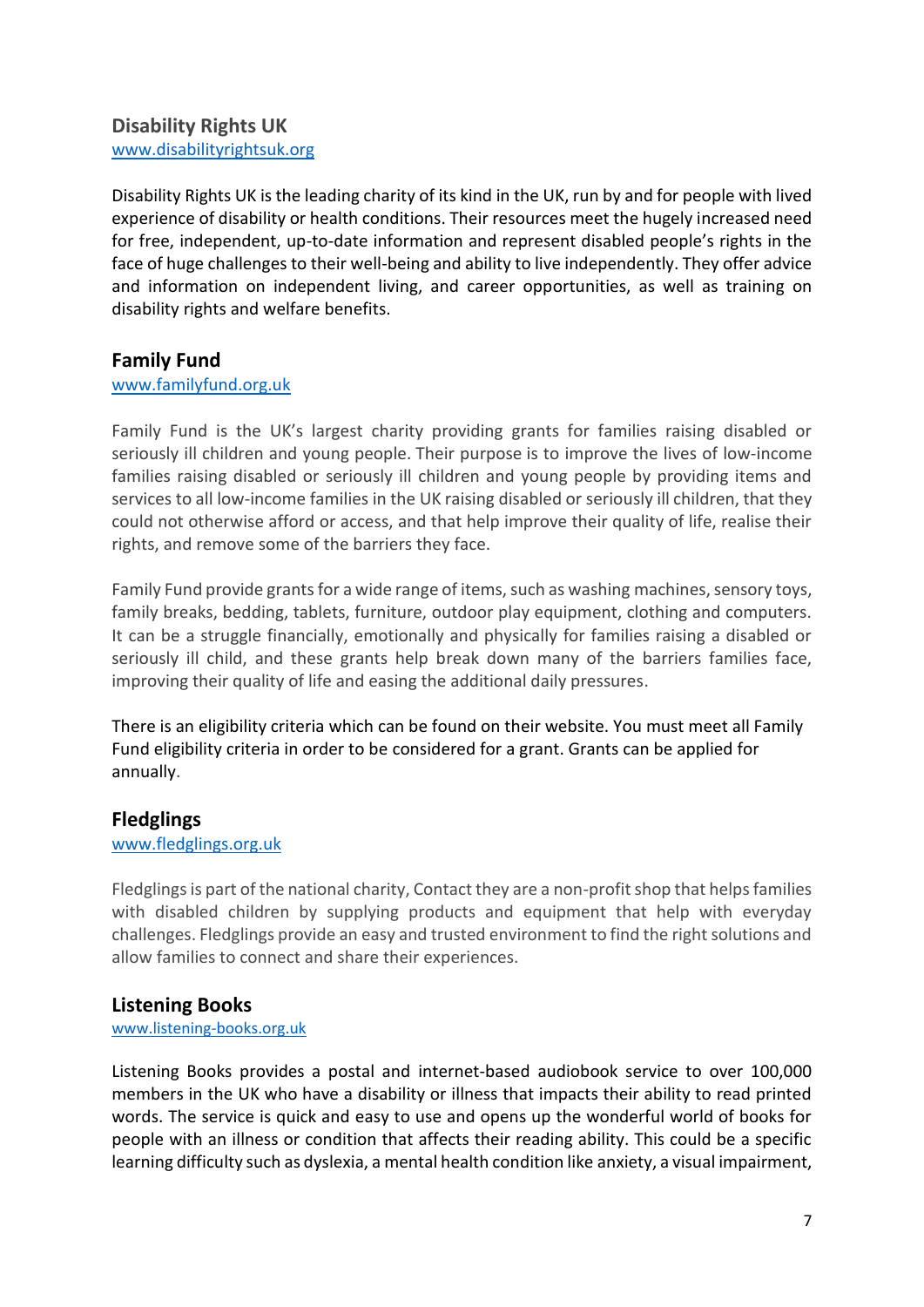or a physical condition that makes it more difficult to hold a book, such as arthritis. They have a huge range of fiction and non-fiction titles for both adults and children, and support school age children from age 7 upwards. Listening to audiobooks allows children and young people to listen to the same books their friends are reading, helping to instil a greater understanding and enjoyment of literature. For adult members, listening to audiobooks can not only provide hours of entertainment, but they can also be a welcome distraction from loneliness or a health condition.

# **Kidz to Adultz Exhibitions**

[www.kidzexhibitions.co.uk](http://www.kidzexhibitions.co.uk/)

Kidz to Adultz exhibitions are organised by Disabled Living. They run FREE UK exhibitions totally dedicated to children and young adults up to 25 years with disabilities and additional needs, their parents, carers and all the professionals who support and work with them.

Due to Covid the exhibitions are being run online for further information head to [www.kidzexhibitions.co.uk/venue-to-virtual/](http://www.kidzexhibitions.co.uk/venue-to-virtual/) Venue to Virtual is dedicated to children and young adults with disabilities and additional needs, their parents, carers, and the professionals who support them right across the UK and much further afield. This free virtual event will take place during week commencing  $1<sup>st</sup>$  March 2021. The online platform offers visitors virtual access to the many exhibitors, companies, voluntary and support organisations who will be showcasing their products, equipment and outlining details of their services at various times during the week-long event.

You will also be able to download exhibitors' PDFs and brochures, with the additional bonus of an online Q&A chat facility where you can ask the experts questions and their advice on a wider range of products, issues and concerns (anonymously if you prefer). There is also the opportunity to take part in live polls and competitions!

## **Newlife**

#### [www.newlifecharity.co.uk/](http://www.newlifecharity.co.uk/)

Newlife provide equipment families need, usually equipment that has often been refused by the statutory services or the delays in provision mean that the child will suffer unnecessarily. Newlife runs the only fast track equipment services in the UK helping those children in urgent need.

# **Caudwell Children**

[www.caudwellchildren.com](http://www.caudwellchildren.com/)

Caudwell Children transform the lives of disabled children across the UK. They act as a safety net for families who are unable to gain the help they need. They offer practical and emotional support through compassionate and efficient services including autism services, providing support with specialist equipment and services, sensory pack and the warm homes scheme.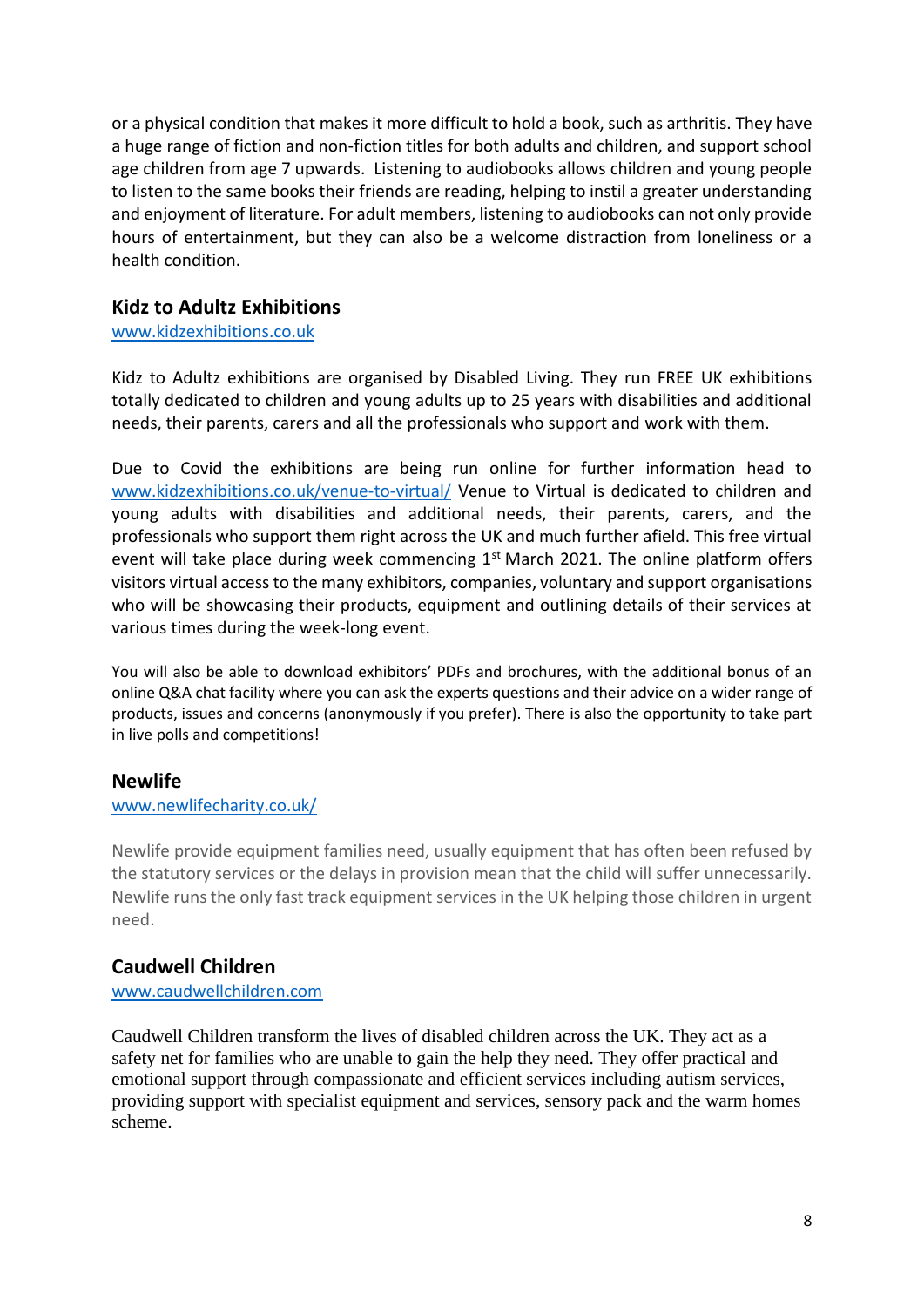Caudwell Children run a free Digital Skills Training programme for young people with autism, living in the West Midlands. For further information head to [www.caudwellchildren.com/digital-skills](http://www.caudwellchildren.com/digital-skills)

## **The National Autistic Society (NAS)**

[www.autism.org.uk/](http://www.autism.org.uk/)

The National Autistic Society is the UK's leading charity for people on the autism spectrum and their families. They provide support, guidance and advice, as well as campaigning for improved rights, services and opportunities to help create a society that works for autistic people

## **Autism West Midlands**

#### [www.autisumwestmidlands.org.uk](http://www.autisumwestmidlands.org.uk/)

Autism West Midlands are the leading charity in the West Midlands for people on the autism spectrum, enriching the lives of autistic people and those who love and care for them. Their staff and volunteers work across all age groups and abilities, providing direct support. They support autistic people to live as independently as possible, in residential care, or in their own or the family home, provide a free autism information helpline offering a first point of contact for families and individuals in crisis, provide advice and support sessions families and carers of children on the autistic spectrum, enable adults to access support within their local community to build resilience, confidence, and skills to actively participate in society and offer training to parents, professionals and individuals.

## **Resources for Autism**

#### [www.resourcesforautism.org.uk](http://www.resourcesforautism.org.uk/)

Resources for Autism is a registered charity. They provide practical services for children and adults with a diagnosis of autism and for those who love and care for them, including holiday play schemes and youth clubs

## **Autism Education Trust (AET)**

[www.autismeducationtrust.org.uk](http://www.autismeducationtrust.org.uk/)

AET provides videos and information for parents about receiving and understanding a diagnosis. It also provides a parent's guide, which includes, working together with your child's school – an AET autism standards guide for parents and carers. A parents and carers' guide to finding a school for your child with autism. Children and families act information; AET information for schools; parent survey summary. and PANTS autism for parents.

#### **PDA Society**

#### [www.pdasociety.org.uk](http://www.pdasociety.org.uk/)

The Pathological Demand Avoidance Society provides information, support and training for people living and working with PDA.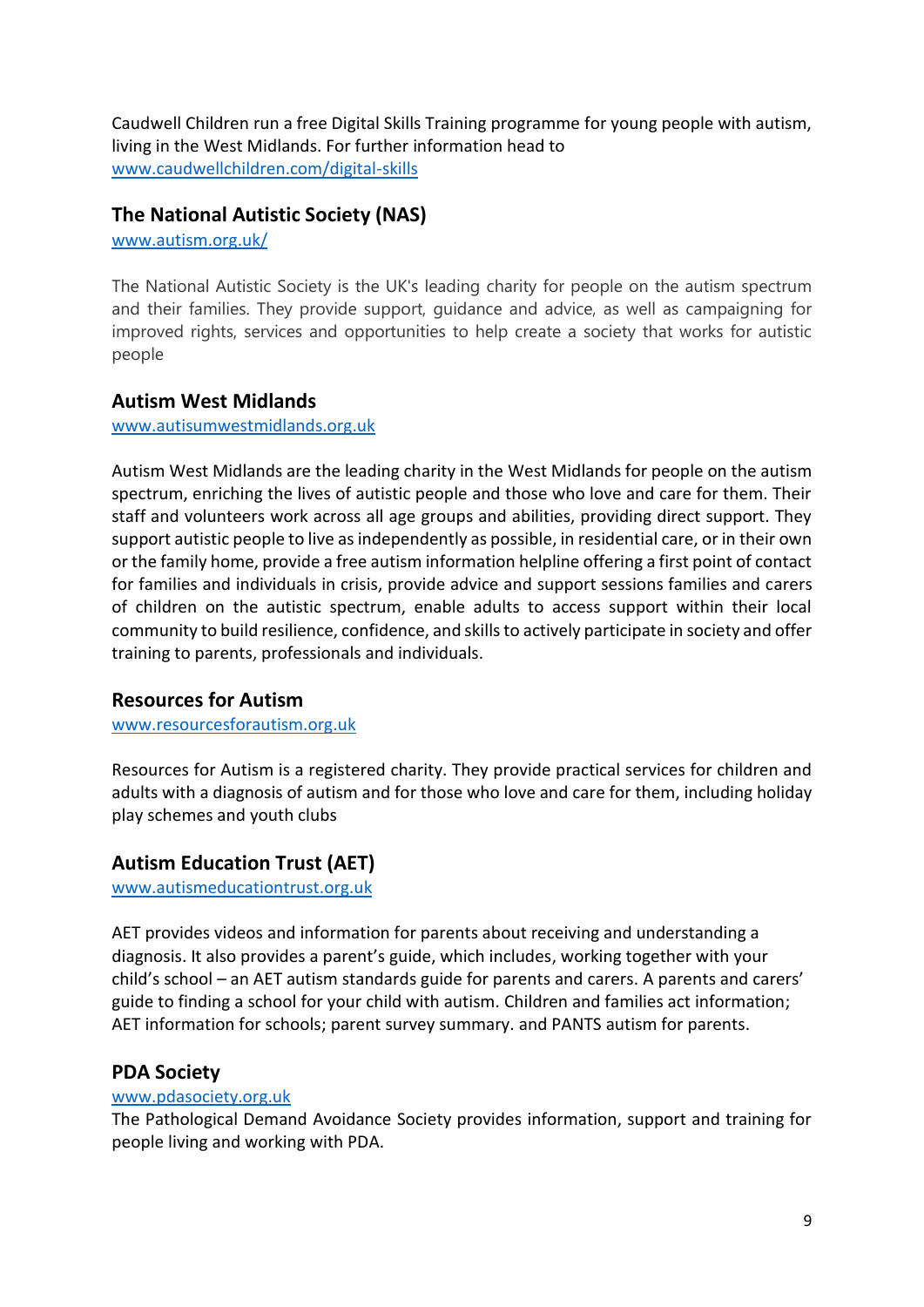## **BIBIC** [www.bibic.org.uk](http://www.bibic.org.uk/)

BIBIC is a national charity and exists to maximise the potential of children and young people with conditions affecting their social communication, sensory, motor and learning abilities. They offer therapy programmes for every child and family to help children and young people manage their difficulties, to cope better in the world around them. To help parents and carers understand their child's behaviour and needs, and to help teachers support struggling children emotionally and educationally. They see children and young people age 6 months to 25 years old with or without a diagnosis, experiencing a variety of difficulties and symptoms.

And support developmental difficulties, learning disabilities, special educational needs (SEN) and genetic conditions. As well as helping many children and young people with Autism, Brain injury, Cerebral palsy, Attention deficit hyperactivity disorder (ADHD), Global developmental delay (GDD), Dyslexia, Down's syndrome, Sensory processing difficulties and many more.

BIBIC empower desperate parents and carers with the support and strategies they need to improve not only their child's life, but their family's too. Helping children and young people understand their condition better and live more independent lives.

## **Spurgeons**

[Wolverhamptonyoungcarers@spurgeons.org](mailto:Wolverhamptonyoungcarers@spurgeons.org)

Spurgeons help Young Carers who are involved in practical/emotional care of parents or siblings or other family members. Spurgeons provides advice and support, weekly youth clubs for 8-10s, 11-14s and 15–18-year-olds. There are also extra activities during school holidays, outings and residential trips, as well as one to one support.

## **MENCAP**

#### [www.mencap.org.uk](http://www.mencap.org.uk/)

Mencap is the leading voice of learning disability. Everything they do is about valuing and supporting people with a learning disability, and their families and carers. The services they provide range from round-the-clock care to helping someone join in with local leisure activities, providing advice and information on things like employment and education, helping someone to live independently for the first time, and even things like reporting a crime to the police. In a nutshell, MENCAP try to help in any area of a person's life where they need support.

## **National Deaf Children's Society**

#### [www.ndcs.org.uk](http://www.ndcs.org.uk/)

The National Deaf Children's Society is the leading charity for deaf children and there for every deaf child who needs them – no matter what their level or type of deafness or how they communicate.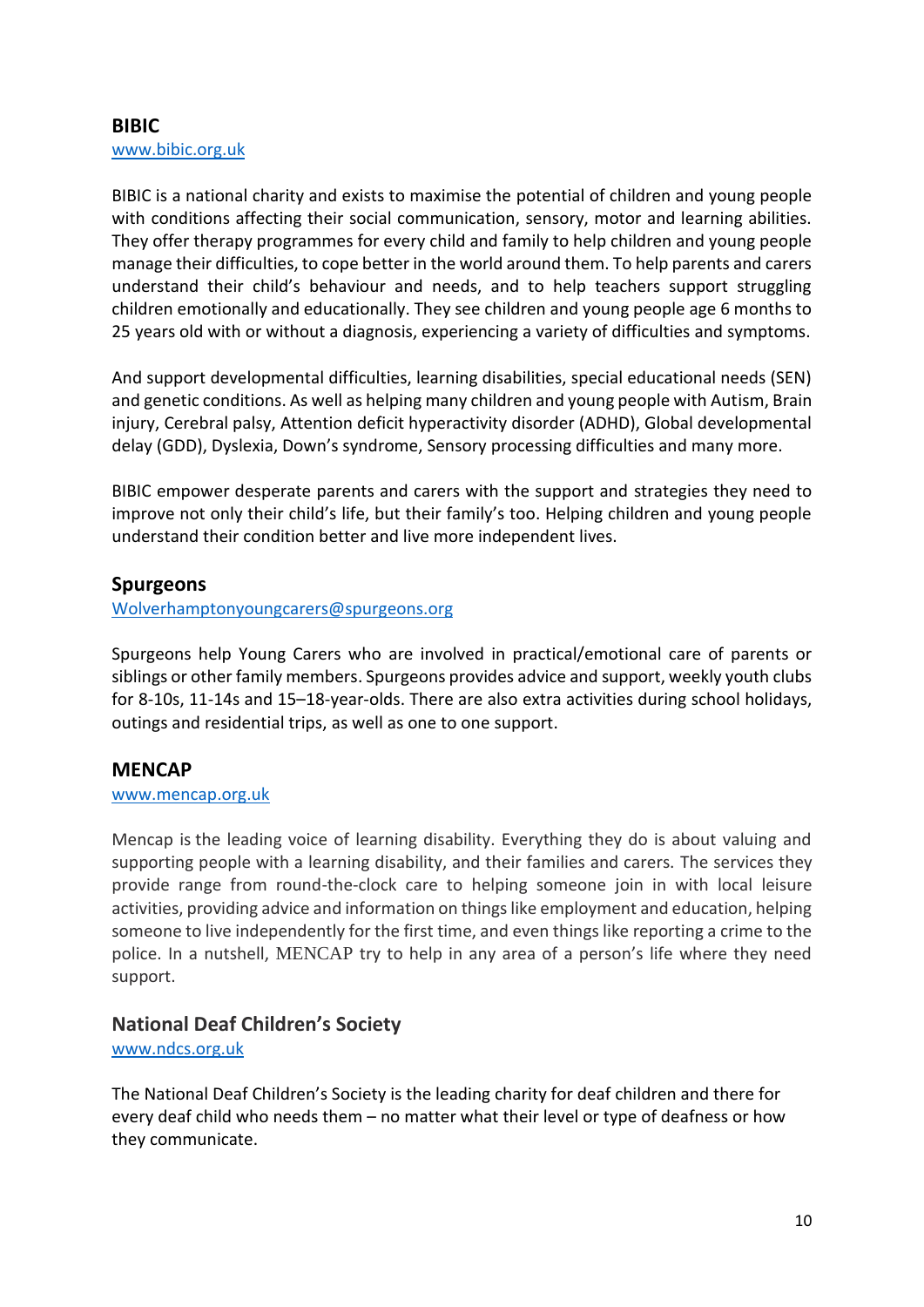The National Deaf Children's Society run events and workshops and have a new online forum as well as a resource hub with information and one to one support and tailored services which help reduce barriers for deaf children. They also provide a service where you can borrow technology and devices which support deaf children's communication and independence.

## **Afasic**

#### [www.afasic.org.uk](http://www.afasic.org.uk/)

Afasic is a parent-led organisation to help children and young people with speech and language impairments and their families. Providing information and training for parents – and professionals – and producing a range of publications. Members meet in local groups in many areas of the UK. Afasic seeks to raise awareness and to create better services and provision for children and young people with speech and language impairments. It works in partnership with local and national government, professional and statutory bodies and other voluntary organisations.

## **CPM (Cerebral Palsy Midlands)**

[www.cpmids.org.uk](http://www.cpmids.org.uk/)

At Cerebral Palsy Midlands they primarily provide a day care service for people with cerebral palsy and other disabilities, however this is not the only service they provide. They also teach vital life skills to stay healthy and safe, including things like cooking, personal hygiene, reading and writing skills, music, arts and crafts and much more. For some of these skills they have groups that meet between two and three times a week. These are: CPM connection, Access for all, Pathfinders, URconnectAble, Being Heard, and VeraNic art.

#### **Sibs**

#### [www.sibs.org.uk](http://www.sibs.org.uk/)

Sibs is for people who grow up with a brother or sister with special needs, disability, chronic illness. There is also an online support service specifically for brothers and sisters under 18 of disabled children and young people called Young Sibs [www.youngsibs.org.uk](http://www.youngsibs.org.uk/)

## **Tranzwiki** (GIRES: Gender Identity Research & Education Society) [www.tranzwiki.net](http://www.tranzwiki.net/)

TranzWiki is a comprehensive directory of the groups campaigning for, supporting or assisting trans and gender non-conforming individuals, including those who are non-binary and nongender, as well as their families across the UK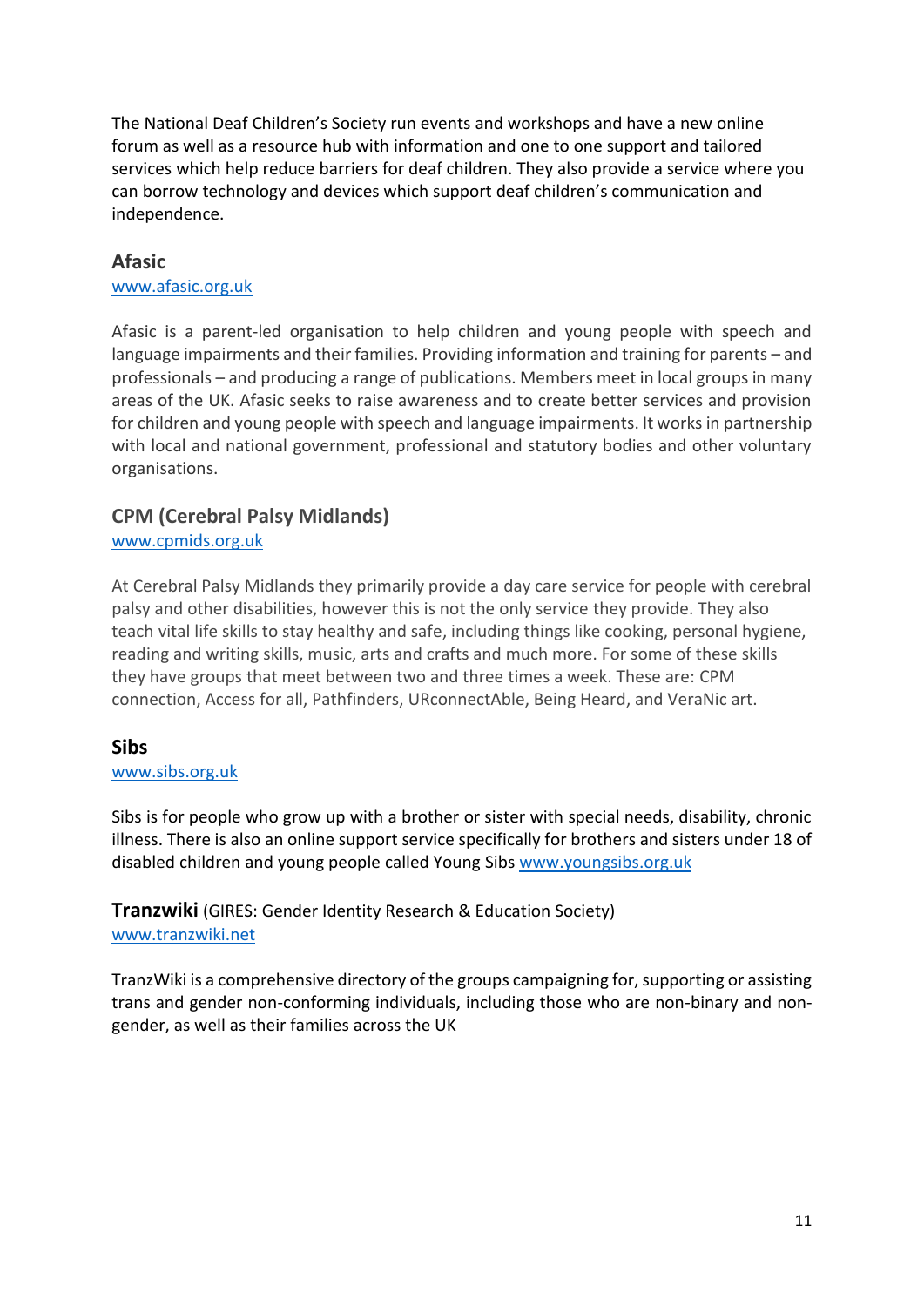#### **Zebra Access**

[www.zebra-access.com](http://www.zebra-access.com/)

Zebra Access is a Deaf-led charity dedicated to ensuring that all Deaf and Hard of Hearing people enjoy equal participation and access without communication barriers. They provide Deaf role models, enabling Deaf and Hard of Hearing people to have self belief and confidence to achieve their aspirations by breaking down barriers. As well as services to support Deaf and Hard of Hearing individuals along with a variety of events, clubs and activities. Zebra Access also delivers Deaf Awareness and BSL training to organisations and individuals who work with Deaf and Hard of Hearing communities and individuals.

#### **Dyspraxia UK**

#### [www.dyspraxiauk.com](http://www.dyspraxiauk.com/)

Dyspraxia UK offers expert advice, assessments and strategies to children, young people and adults with dyspraxia throughout the UK.

#### **HemiHelp**

[www.contact.org.uk/help-for-families/hemihelp](http://www.contact.org.uk/help-for-families/hemihelp)

HemiHelp provide lots of information about hemiplegia on their webpages and in their HemiHelp magazine which is packed with inspirational and informative stories by and for people living with hemiplegia. They also offer a range of online and real-life events and training workshops that allow families to connect with others living with hemiplegia. Their myhemicheck.hemihelp.org.uk creates a free printable overview of how an individual's hemiplegia affects their daily life which is great to give to teachers or employers.

## **Young Epilepsy**

#### [www.youngepilepsy.org.uk](http://www.youngepilepsy.org.uk/)

Young Epilepsy is the only UK charity dedicated to creating **better lives for children and young people with epilepsy** and related conditions.

They provide world class [diagnosis, assessment and rehabilitation for children and young](https://www.youngepilepsy.org.uk/for-professionals/health-services-at-young-epilepsy/)  [people with epilepsy](https://www.youngepilepsy.org.uk/for-professionals/health-services-at-young-epilepsy/) and undertake [research](https://www.youngepilepsy.org.uk/for-professionals/research/) into the condition and how it can be treated. Their unique blend of specialist services includes a [school, college](https://www.youngepilepsy.org.uk/for-parents-and-carers/st-piers-specialist-education/) and residential services providing education and healthcare for children and young people with epilepsy, autism and other neurological conditions.

And also provide a range of [support and information for parents,](https://www.youngepilepsy.org.uk/for-parents-and-carers/help-and-advice/) children and young people and training for professionals. It campaigns for better access to, and quality of, health and education services, and to raise awareness and increase understanding of epilepsy.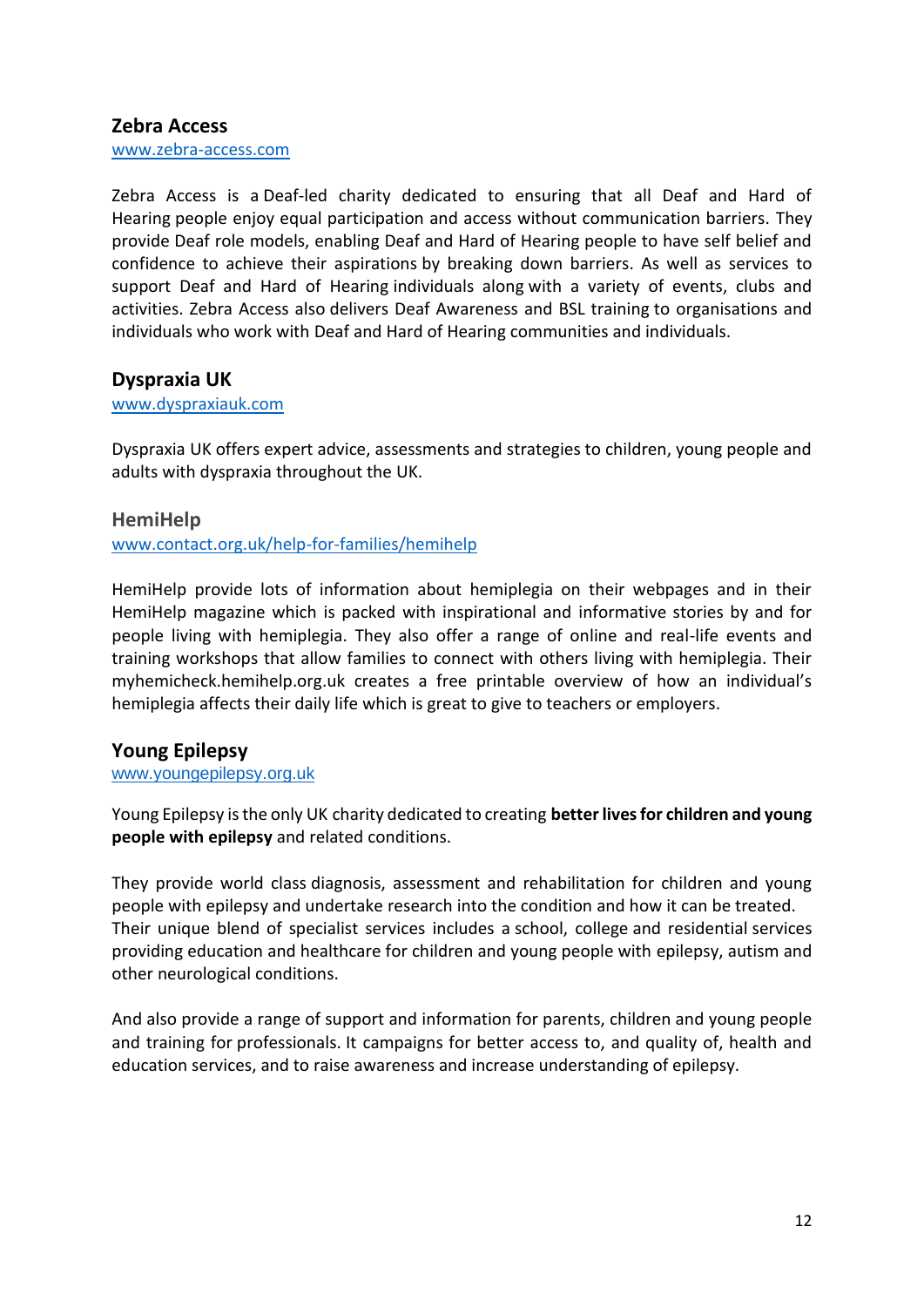## **Epilepsy Action**

[www.epilepsy.org.uk](http://www.epilepsy.org.uk/)

Epilepsy Action offers advice and information from diagnosis to treatment, from driving to skydiving and everything you need to know about living with epilepsy. As well as online support groups which are a great way of connecting with others, who have experiences of epilepsy, in a safe and relaxed environment.

## **Guide Dogs**

[www.guidedogs.org.uk](http://www.guidedogs.org.uk/)

Guide Dogs provides a wide range of services for children and young people, including mobility and life skills, large print books and grants for specialist technology. And are there for the whole family, providing support and advice on a range of issues, including education.

## **CustomEyes Books - Large print children's books**

[www.guidedogs.org.uk/getting-support/help-for-children-and-families/living](http://www.guidedogs.org.uk/getting-support/help-for-children-and-families/living-independently/customeyes-books)[independently/customeyes-books](http://www.guidedogs.org.uk/getting-support/help-for-children-and-families/living-independently/customeyes-books)

Guide Dogs don't believe a vision impairment should stop you, or your child, from knowing the joy of reading. That's why their CustomEyes Books in large print give children the chance to read a real book, just like everybody else. From Dr Seuss to Shakespeare, from inspirational fiction to educational textbooks, they have over 4,200 large print books available, and each one is custom made, with font size, spacing, colour and more all tailored to your child's individual needs.

## **RNIB – the Royal National Institute of Blind People**

[www.rnib.org.uk](http://www.rnib.org.uk/)

The Royal National Institute of Blind People (RNIB), is one of the UK's leading sight loss charities and the largest community of blind and partially sighted people. They recognise everyone's unique experience of sight loss and offer help and support for blind and partially sighted people – this can be anything from practical and emotional support, campaigning for change, reading services and the products they offer in their online shop.

Inspiring people with sight loss to transform their own personal experience, their community and, ultimately, society as a whole. Their focus is on giving them the help, support and tools they need to realise their aspirations.

## **Young Minds**

#### [www.youngminds.org.uk](http://www.youngminds.org.uk/)

Young Minds is the UK's leading charity fighting for children and young people's mental health. Young Minds provide young people with tools to look after their mental health. They empower adults to be the best support they can be to the young people in their lives. And give young people the space and confidence to get their voices heard and change the world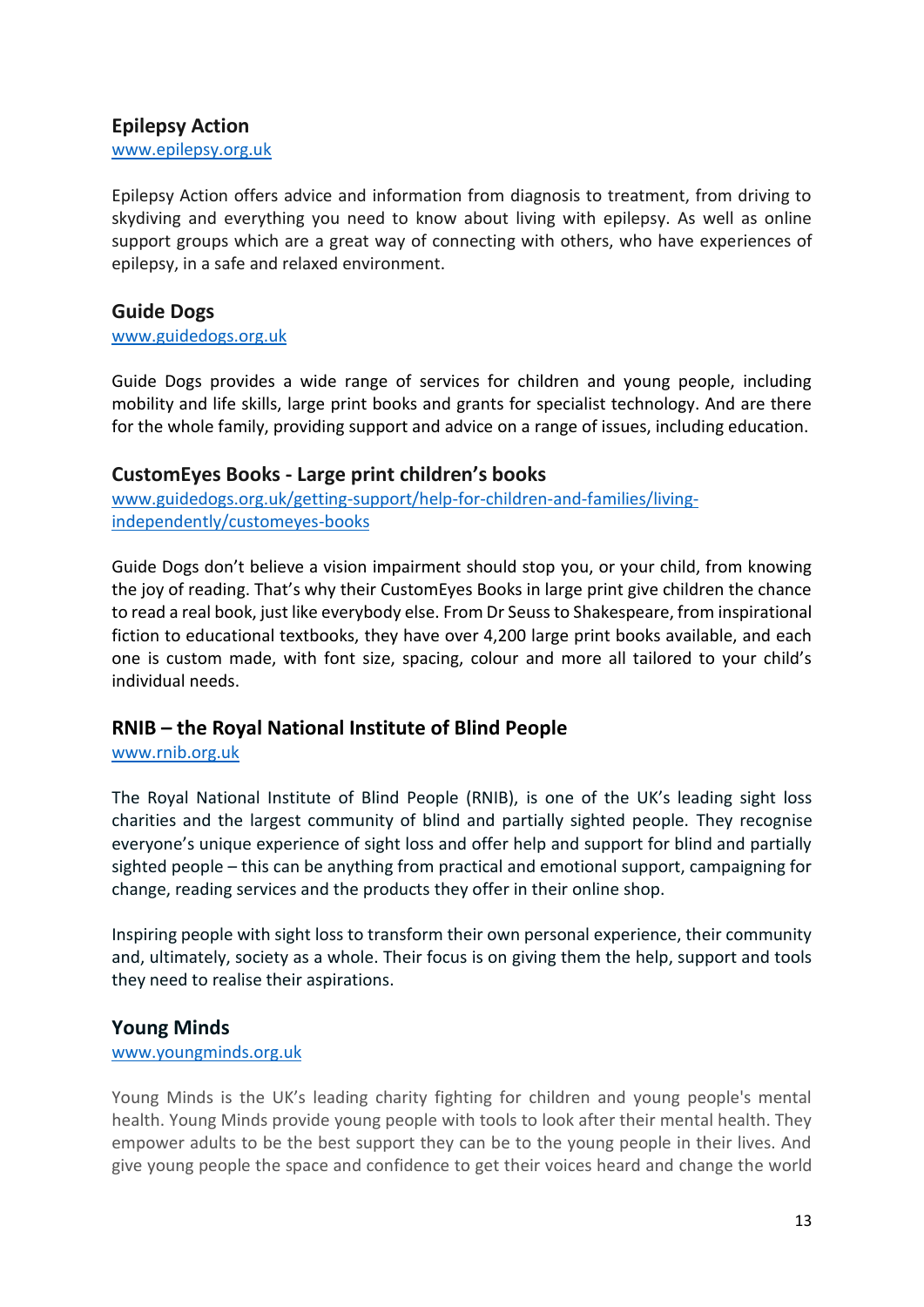we live in. They will provide young people with reassurance and advice to help them make positive choices for their mental health and know what to do next if they are struggling. Make sure young people have adults around them who can really help, and build a youth-led movement to make sure support is there for anyone who needs it.

#### **Down's Syndrome Association**

#### [www.downs-syndrome.org.uk](http://www.downs-syndrome.org.uk/)

Children and adults with Down's syndrome are all unique individuals with their own personalities, family backgrounds and preferences that make them who they are.

At Down's Syndrome Association you will find answers to questions that they are often asked about Down's syndrome. This information will help you to separate the facts from some common misconceptions. If you do not find what you are looking for ring their helpline **0333 1212 300** and speak to one of our specialist advisors.

The Down's Syndrome Association Helpline offers information, support and advice to people with Down's syndrome, their families and the people that support them. The helpline is open 10am to 4pm Monday - Friday (closed Bank holidays) or you can email [info@downs](mailto:info@downs-syndrome.org.uk)[syndrome.org.uk](mailto:info@downs-syndrome.org.uk)

The organisation is divided into various teams, including: Training & Information, who delivers helpline support [services;](https://www.downs-syndrome.org.uk/about/helpline/) provide information about all aspects of living with Down's syndrome including specialist advisers on benefits, education, health and social care; advise new parents or anyone with questions; promote and facilitate information exchange between members through various groups; provide support on their [Facebook](https://www.facebook.com/pg/DownsSyndromeAssociation/groups/?ref=page_internal) groups; [develop](https://www.downs-syndrome.org.uk/about/training/) and deliver [training](https://www.downs-syndrome.org.uk/about/training/) throughout the UK for members, professionals and carers. And also run their [Having](https://www.downs-syndrome.org.uk/about/having-a-voice/) A Voice project, giving people who have Down's syndrome a platform to have their say and be heard.

[WorkFit](http://www.dsworkfit.org.uk/) is the organisation's employment programme which brings together employers and jobseekers who have Down's syndrome. It is a tailored service dedicated to training employers about the learning profile of people who have Down's syndrome so that they can be supported in the workplace. They focus on finding the right employment opportunities for people who have Down's syndrome and ensuring that they have the support they need to be successful in the workplace. And [DSActive,](https://www.dsactive.org.uk/) providing as many opportunities as possible for people who have Down's syndrome to lead active and healthy lives.

#### **I CAN**

#### [www.ican.org.uk](http://www.ican.org.uk/)

Communication is the most fundamental life skill for children and young people. Their ability to learn and to develop friendships depends upon it, but many face an uphill struggle. A lack of knowledge and resources means that too many children and young people with speech, language and communication needs don't receive enough appropriate support. This affects their educational outcomes, their employability and their health and wellbeing.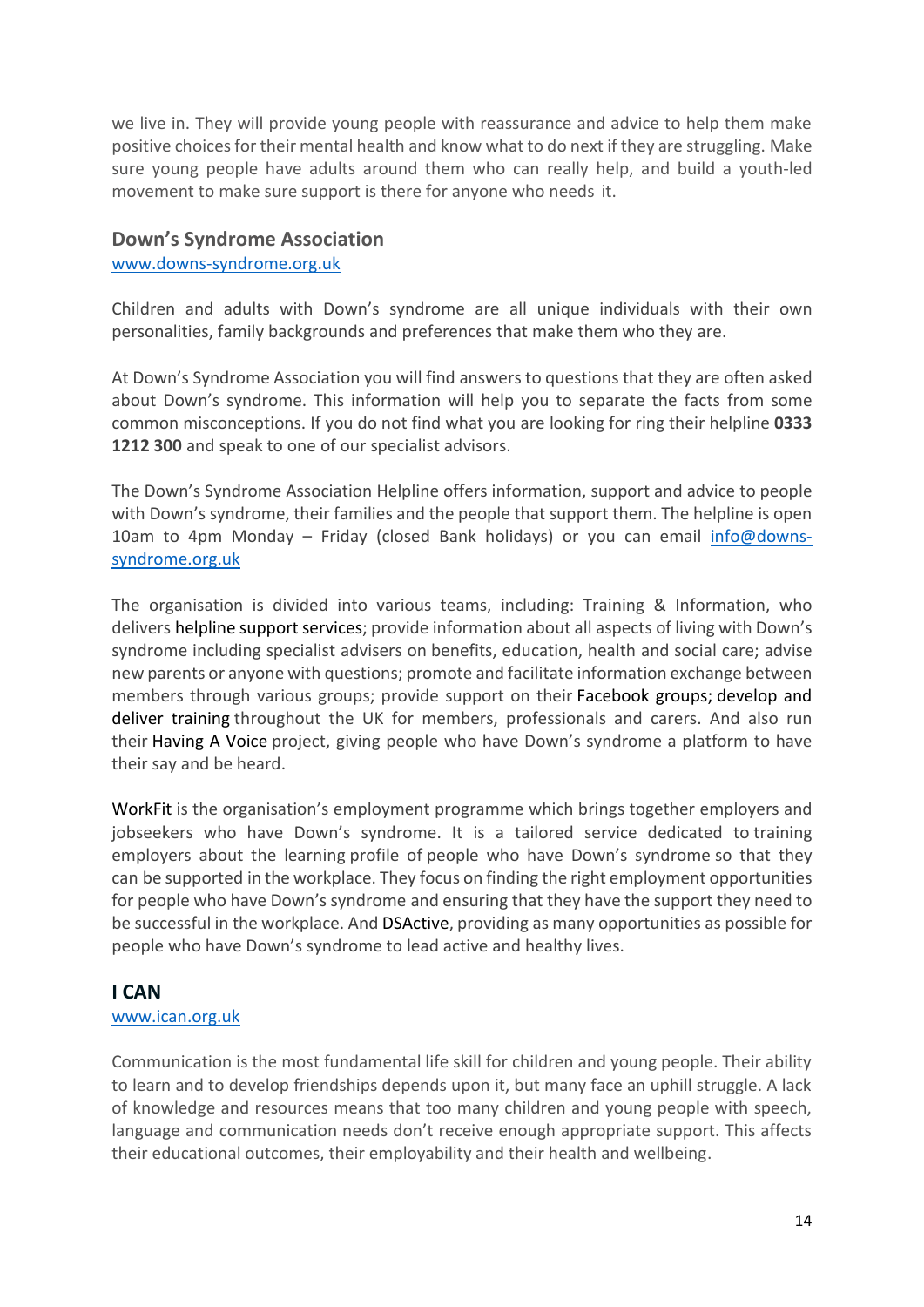I CAN want a world where all children have the communication skills, they need to fulfil their potential, and are working towards this vision by offering practical help for parents who are concerned about their child, running outreach programmes in the community, empowering early years and school professional through training, support and information and developing intervention programmes for nurseries and schools across the UK.

## **CLAPA – the Cleft Lip and Palate Association**

#### [www.clapa.com](http://www.clapa.com/)

The Cleft Lip and Palate Association (CLAPA) is a small charity working to improve the lives of people born with a cleft and their families in the UK. They reach out to families from the moment of diagnosis and help them through any difficulties they have before and after the birth of their child by providing a specialist feeding service as well as targeted information and a national network of trained volunteers providing one-to-one emotional support and local events and meet ups.

#### **Scope**

#### [www.scope.org.uk](http://www.scope.org.uk/)

Scope provide practical advice and emotional support whenever people need them most. They do this through their helpline, their online community, a range of employment and child sleep services, community engagement programmes, and more.

Scope's helpline provides free, independent and impartial advice and support on issues that matter to disabled people and their families.

Phone: 0808 800 [3333;](tel:) Textphone: dial [18001](tel:) then 0808 800 [3333,](tel:) calls are free from UK landlines and mobiles, or Email: [helpline@scope.org.uk](mailto:helpline@scope.org.uk)

They are open Monday to Friday, 9am to 6pm. Saturday and Sunday, 10am to 6pm. And most bank holidays.

# **NSPCC**

[www.nspcc.org.uk](http://www.nspcc.org.uk/)

Helplines: Help for adults concerned about a child call **0808 800 5000** Help for children and young people call Childline **0800 1111**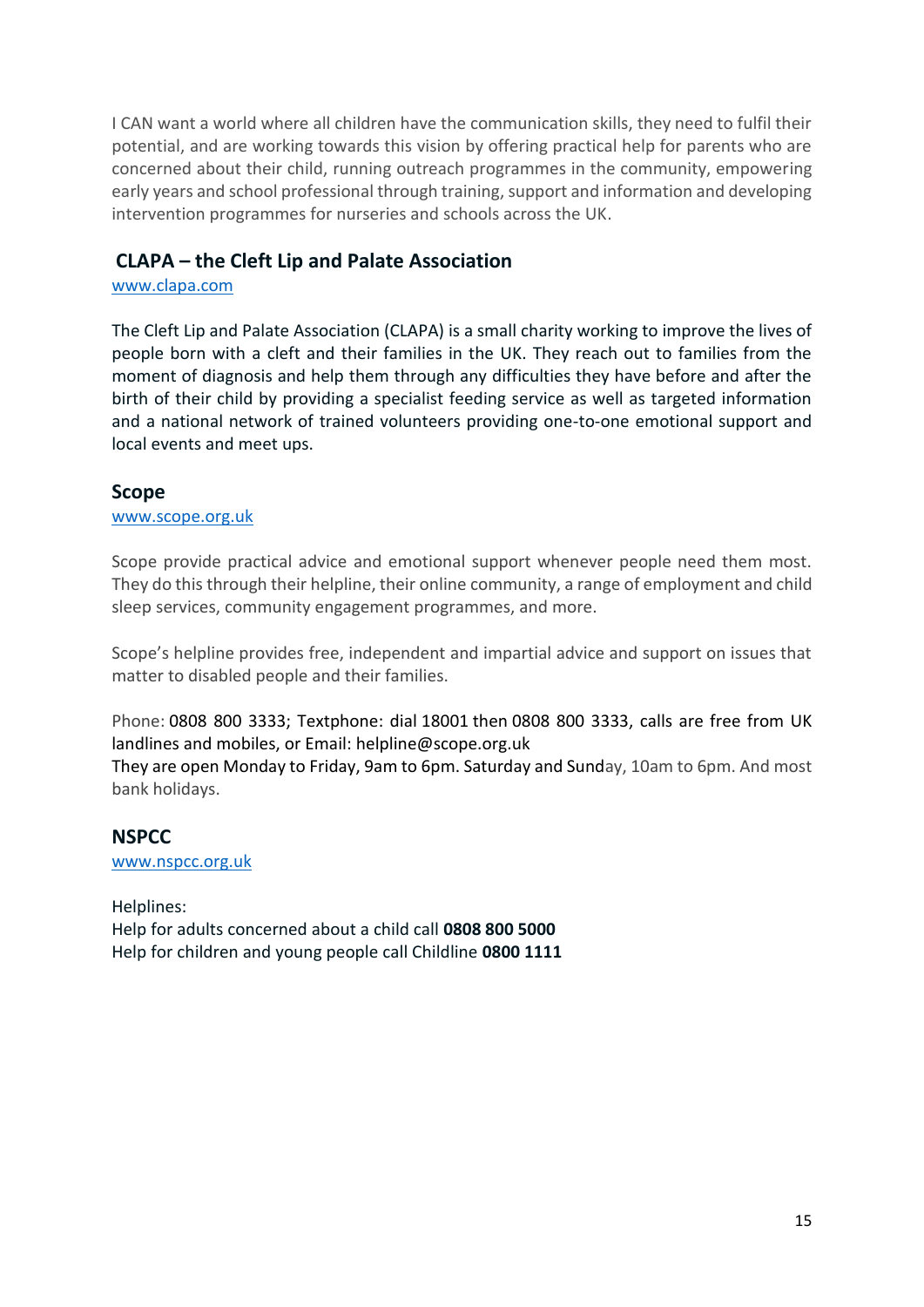# **Wildside Activity Centre**

[www.wildsideac.co.uk/additional-needs/](http://www.wildsideac.co.uk/additional-needs/)

Wildside make sure that people with additional needs can have access to nature and the outdoors. They work with people who have physical disabilities, learning difficulties, mental health issues and long-term health needs. In a green environment, people can experience a closeness to nature and often learn more easily, the peace and quiet usually lessen stress and sensory overload. Dependent on the specific situation, users with additional needs can usually experience: boat trips, natural crafts, canoeing, den building, fire lighting, minibeast hunts, Forest School and other environmental activities as well as bird watching and bird box making.

## **Let Us play**

#### [www.lupwolverhampton.org.uk](http://www.lupwolverhampton.org.uk/)

Let Us Play support children with special needs between the ages of 5-19. They have a huge range of activities that are adaptable to the individual needs of the children present. Offering 4-hour Saturday sessions on average 3 times a month, usually with lunch provided. They offer after school cycling sessions on Monday evenings during term time and extra sessions during the school holidays. Where possible they encourage adults with disabilities to volunteer to support them in their work with children. Let Us Play also run fortnightly a parent group where parents meet for crafts, walks, meals and a time to refresh their batteries.

#### **Include Me TOO**

#### [www.includemetoo.org.uk](http://www.includemetoo.org.uk/)

Include Me TOO (IM2) is a United Kingdom based charity supporting disabled children, young people and their families from diverse range of backgrounds, participation, equality, inclusion, rights and aspirations nationally and internationally. They work with families, supporting parents and carers to become Champions; support Disabled Children, Young People and their Siblings to become Ambassadors and Role Models and supporting Communities to become more involved and inclusive. Working at grassroots Include Me TOO provide a range of support including peer support, befriending services, activities and holiday clubs for disabled children, outreach and information and advice to families.

#### **Give us a Break**

#### [www.guab.uk](http://www.guab.uk/)

Give Us A Break is a charity run by volunteers in the Wolverhampton area providing activities during school holidays for children and young people with severe and complex learning difficulties and physical impairments. It was established to allow children with special needs to have access to activities that are appropriate to their needs and interests. The criteria for eligibility is that the child would find it difficult or impossible to access mainstream activities. Children and young people can attend activities with their brothers and sisters and other members of their family knowing that other families will understand and support them.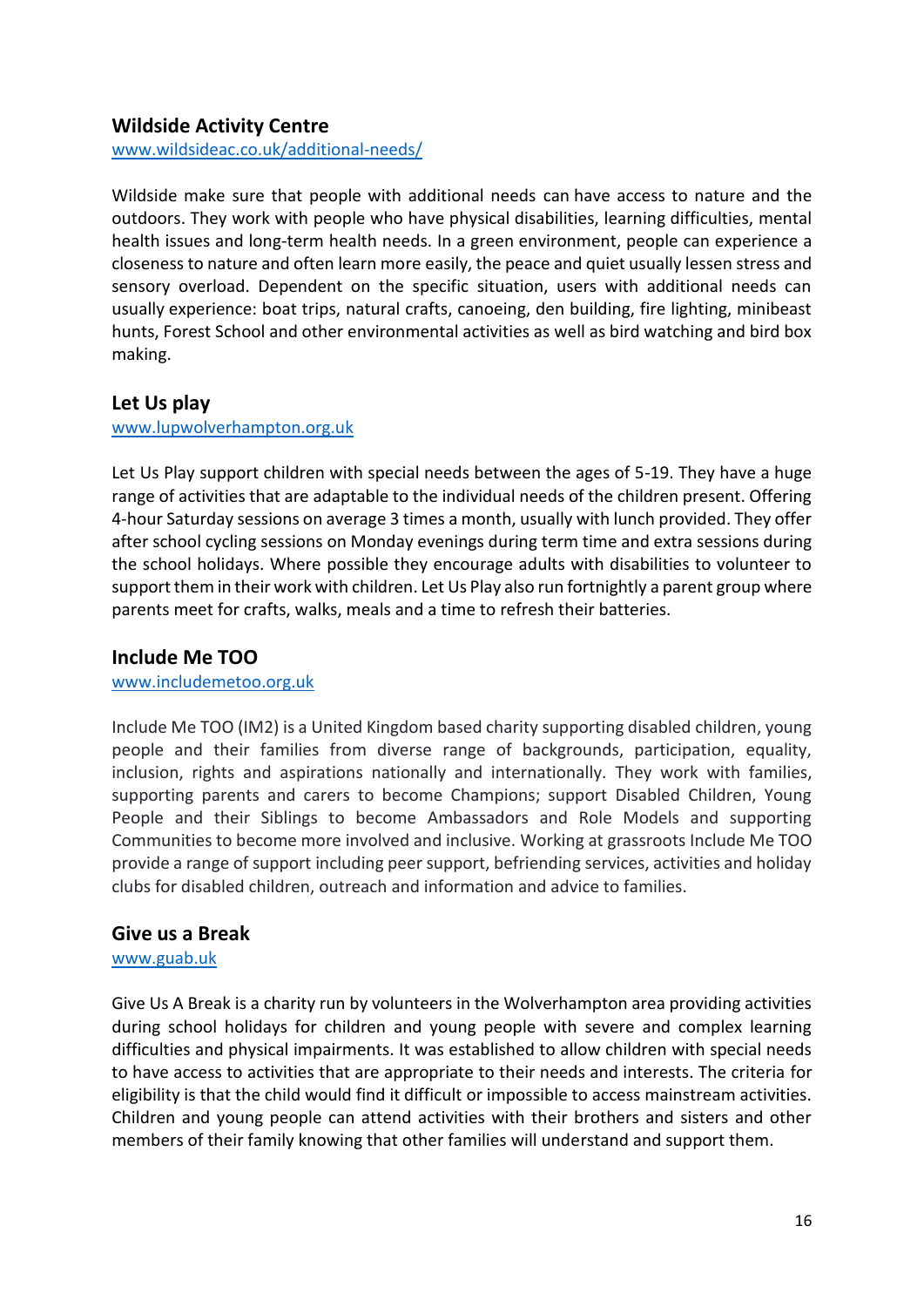There is no membership fee but they do ask for a donation for most activities so they can continue running them. The age range for the children and young people is flexible between 2 and 25 years although some activities may have age limitations. Parents and/or carers are required to attend with their children to share in the fun and provide adequate supervision.

#### **Wolverhampton Wheelchair Sports Club**

[www.wolverhampton-wheelchair-sport.simplesite.com](http://www.wolverhampton-wheelchair-sport.simplesite.com/)

Providing wheelchair sports in Wolverhampton, training at Bert Williams leisure centre in Bilston for ages 7 upwards from 10am-11am and 18 upwards from 11am -1pm. For more information e-mail [wolverhamptonwcsc@outlook.com](mailto:wolverhamptonwcsc@outlook.com) or ring **01902 519202**

#### **The Way Youth Zone**

#### [www.thewayyouthzone.org](http://www.thewayyouthzone.org/)

A youth-led, state of the art space for young people aged 8-19 (up to 25 with a disability) located centrally in the city of Wolverhampton. Open 7 days a week, providing a huge variety of activities. The Way is inclusive and encourage people of all abilities to visit. Though they don't offer one-to-one support on sessions, If your child needs the support of a carer they can come in with them too (they'll need to provide reception with an up-to-date DBS check). They have a Family and Inclusion session in Sunday 12pm – 3pm with a team of dedicated staff. Young people can attend The Way with their families during Sunday sessions.

#### **SNAP (Special Needs Adventure Playground**) - Cannock

[www.cannocksnap.com](http://www.cannocksnap.com/)

SNAP Cannock aims to provide or assist in the provision of an adventure playground for people who have special needs and who are resident in the Midlands and beyond, with the object of improving their conditions of life. There is no age restriction and the playground is open to anyone who feels that it will be of benefit to them.

#### **Cineworld Wolverhampton – Autism-friendly screenings**

[https://www.cineworld.co.uk/cinemas/wolverhampton/8095#/buy-tickets-by-cinema?in](https://www.cineworld.co.uk/cinemas/wolverhampton/8095#/buy-tickets-by-cinema?in-cinema=8095&at=2020-09-29&view-mode=list)[cinema=8095&at=2020-09-29&view-mode=list](https://www.cineworld.co.uk/cinemas/wolverhampton/8095#/buy-tickets-by-cinema?in-cinema=8095&at=2020-09-29&view-mode=list)

Available on the first Sunday of every month at 11am, where the lighting is kept on during the screening, the volume is reduced, there are no adverts or trailers and you can take your own food in.

#### **The CEA Card**

#### [www.ceacard.co.uk](http://www.ceacard.co.uk/)

The CEA Card is a national card scheme developed for UK cinemas by the UK Cinema Association (UKCA). The Card enables a disabled cinema guest to receive a complimentary ticket for someone to go with them when they visit a participating cinema.The Card is also one way for cinemas to make sure they look after their disabled guests. If you require an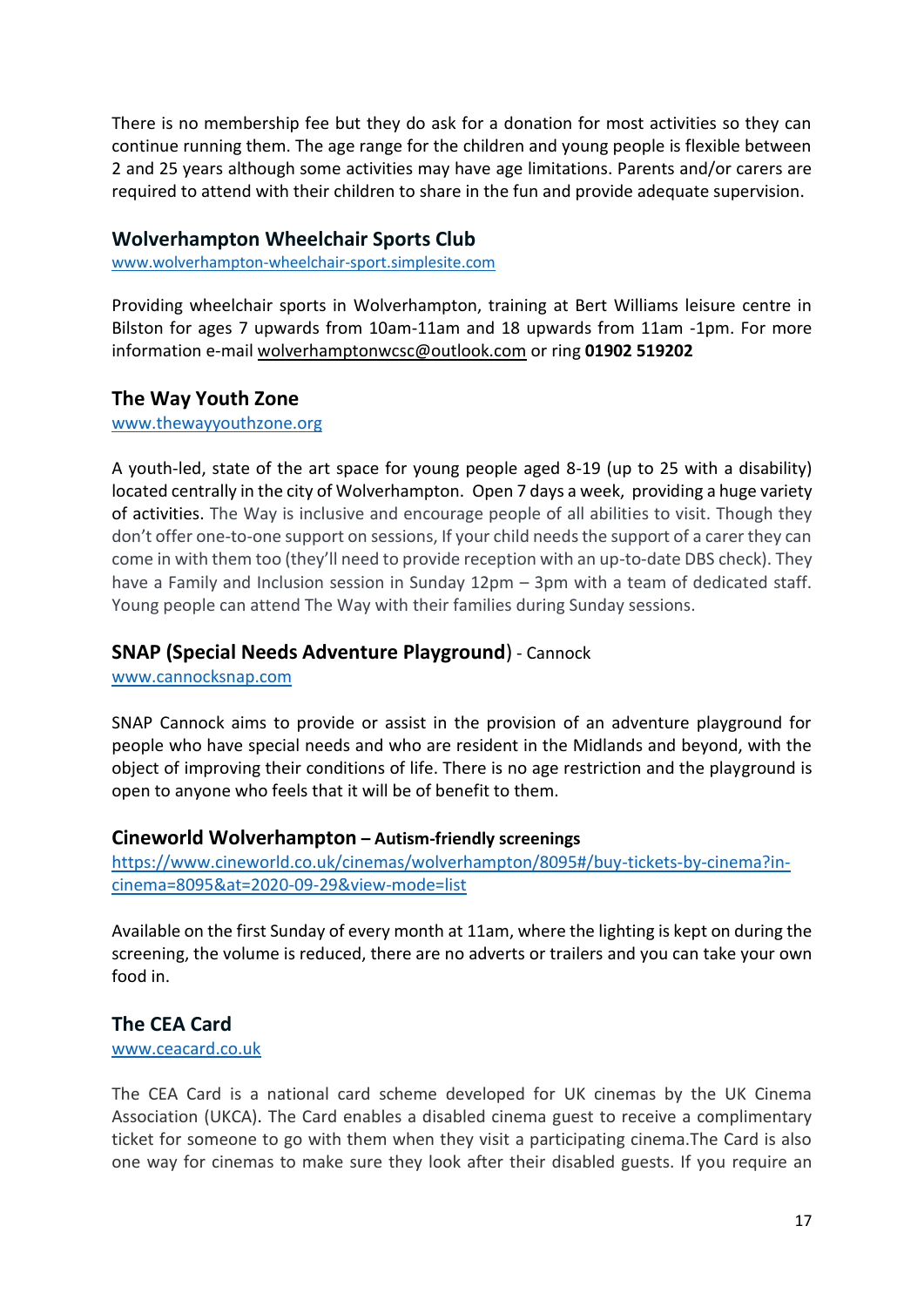adjustment to visit a cinema because of your disability, cinema staff should make them for you whether you have a CEA Card or not.

To apply, the person requiring assistance must be 8 years of age or older and be in receipt of one of the following:

- Disability Living Allowance (DLA)
- Attendance Allowance (AA)
- Personal Independence Payment (PIP)
- Armed Forces Independence Payment (AFIP)

Or hold:

- Severely Sight Impaired Registration (formerly Registered Blind)
- Sight Impaired Registration (formerly Partially Sighted)

#### • **Charlottes Tandems**

#### [www.charlottestandems.weebly.com](http://www.charlottestandems.weebly.com/)

Charlottes Tandems lend, at no cost (i.e., for free), tandems and tag-alongs to (and only to) people with disabilities or additional needs, who are unable to ride a bike safely on their own, so that they can enjoy the wonders of cycling.

# **Gazebo theatre**

Currently funded until Easter 2021. Gazebo Autism Group operates weekly (currently on Zoom) for adults living with Autism, but they will be delivering weekly remote sessions for CYP living with Autism starting January 2021 (4 sessions each), as part of their See, Hear, Respond project, which runs through until the end of March. Through this project they can also provide therapeutic support, reintegration to education and group support for parents and carers.

For an invitation to join Zoom meetings, email: [fran.richards@gazebotheatre.com](mailto:fran.richards@gazebotheatre.com)

## **Central Youth Theatre**

[www.facebook.com/centralyouththeatre](http://www.facebook.com/centralyouththeatre)

The Central Youth Theatre deliver weekly drama sessions for young people with disabilities, and support them to stage productions & short films

## **Huggle Pets in the Community**

[www.hugglepetsinthecommunity.co.uk](http://www.hugglepetsinthecommunity.co.uk/)

Huggle Pets in the Community is a non-for-profit organisation, they offer a range of activities and therapy sessions, incorporating animals. These include *Animal Assisted Therapy*, *Educational Workshops* (Animal Welfare and the Environment) and *coffee mornings with their animals*. Through their animal therapy focused work, Huggle Pets in the Community support and work alongside individuals and groups to improve mental health, combat loneliness, challenge behavioural issues and promote psychological well-being.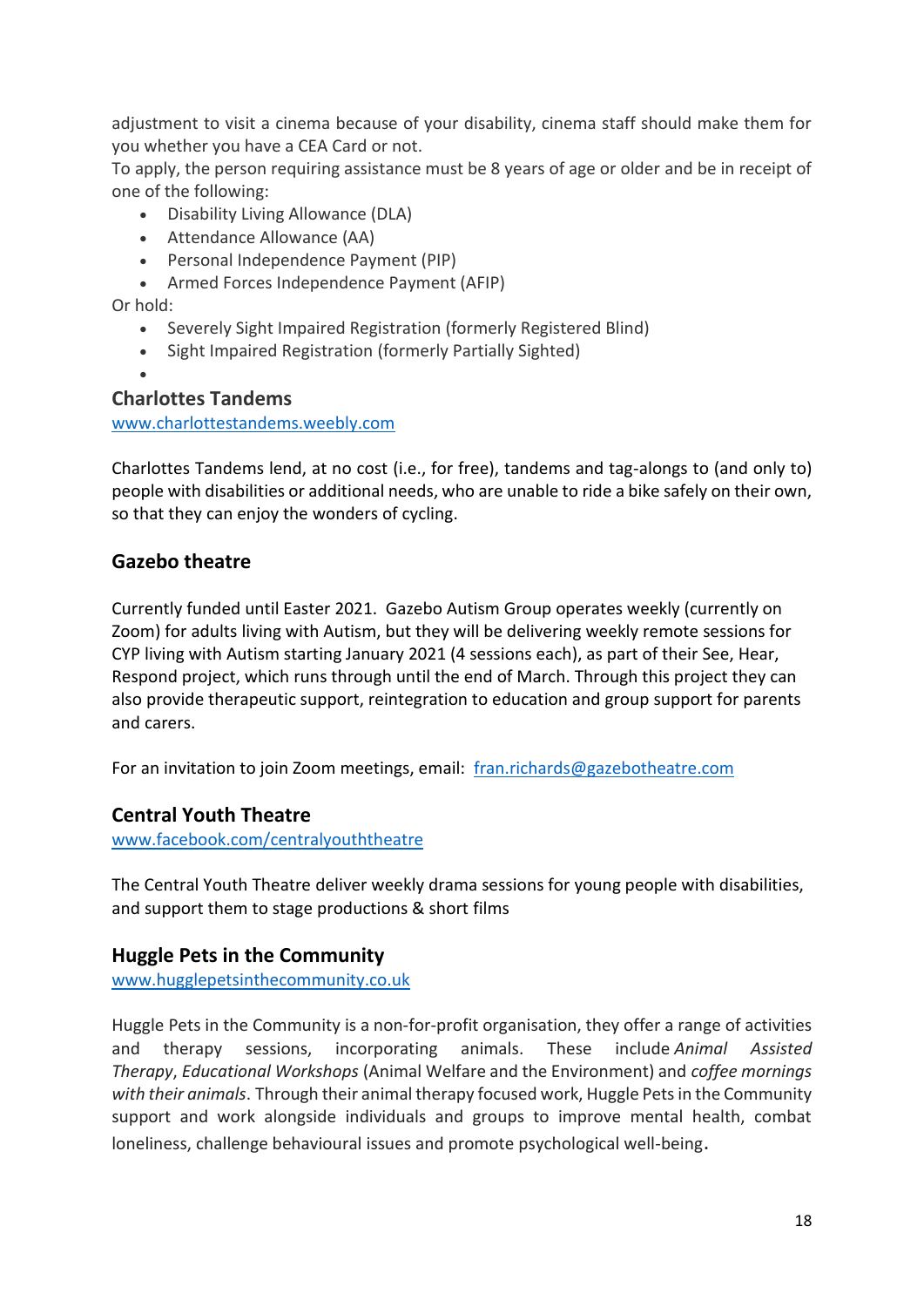#### **Wolverhampton Wanderers Foundation**

[www.wolves.co.uk/foundation/programmes-projects](http://www.wolves.co.uk/foundation/programmes-projects)

It is one of the charity's key aims to ensure all of its activities are accessible to as many people as possible. The Inclusion & Cohesion staff lead in this area along with the Equality, Diversion & Inclusion team to ensure delivery is inclusive to all abilities. Their staff are passionate about inclusion and cohesion and training is provided regularly in these areas. Ensuring there is inclusive delivery extends across the rest of the Foundation including initiatives such as Premier League Inspires and Head for Health. **Wolves Disability FC** is Wolves' disability team which has developed extensively in recent years and is set to play a series of friendly fixtures over the 2020/21 season. The Foundation also supports and encourages grass roots disability teams which forms the start of a pathway which can lead to Wolves and then, for particularly talented players, progress via the FA pathway to the England disability set-up.

#### **Sedgley Adventure Centre**

[www.themarkbutlergolfacademy.co.uk/animal-farm](http://www.themarkbutlergolfacademy.co.uk/animal-farm)

The centre has lots of different animals for you to meet including goats, lambs, hens, Guinea pigs, rabbits, ducks, alpacas and a miniature horse called Fudge. The centre also includes an 18-hole mini golf. Entrance to the farm is £2.50 per Adult, £2.00 per Child and under 1 years old are free.

#### **Pirates and Princesses adventure zone**

<https://en-gb.facebook.com/piratesandprincess/>

Telford's new indoor soft play area and Sensory room for further information email [piratesandprincesses2015@hotmail.com](mailto:piratesandprincesses2015@hotmail.com)

#### **Spacehoppas**

[www.spacehoppas.co.uk](http://www.spacehoppas.co.uk/)

Offer SEND sessions and ensure the soft play area is accessible to as many children as possible irrespective of their abilities.

For further information on sessions email [enquiries@spacehoppas.co.uk](mailto:enquiries@spacehoppas.co.uk)

#### **Perkisound**

[www.perkisound.org](http://www.perkisound.org/)

Perkisound is a unique, innovative and musically inspired recreation centre for people with additional needs, their families, friends and carers, based in the grounds of a 2.5-acre former garden centre in North Warwickshire. Perkisound provides a safe place to play, learn, enjoy and develop through music and recreation which they believe can promote general health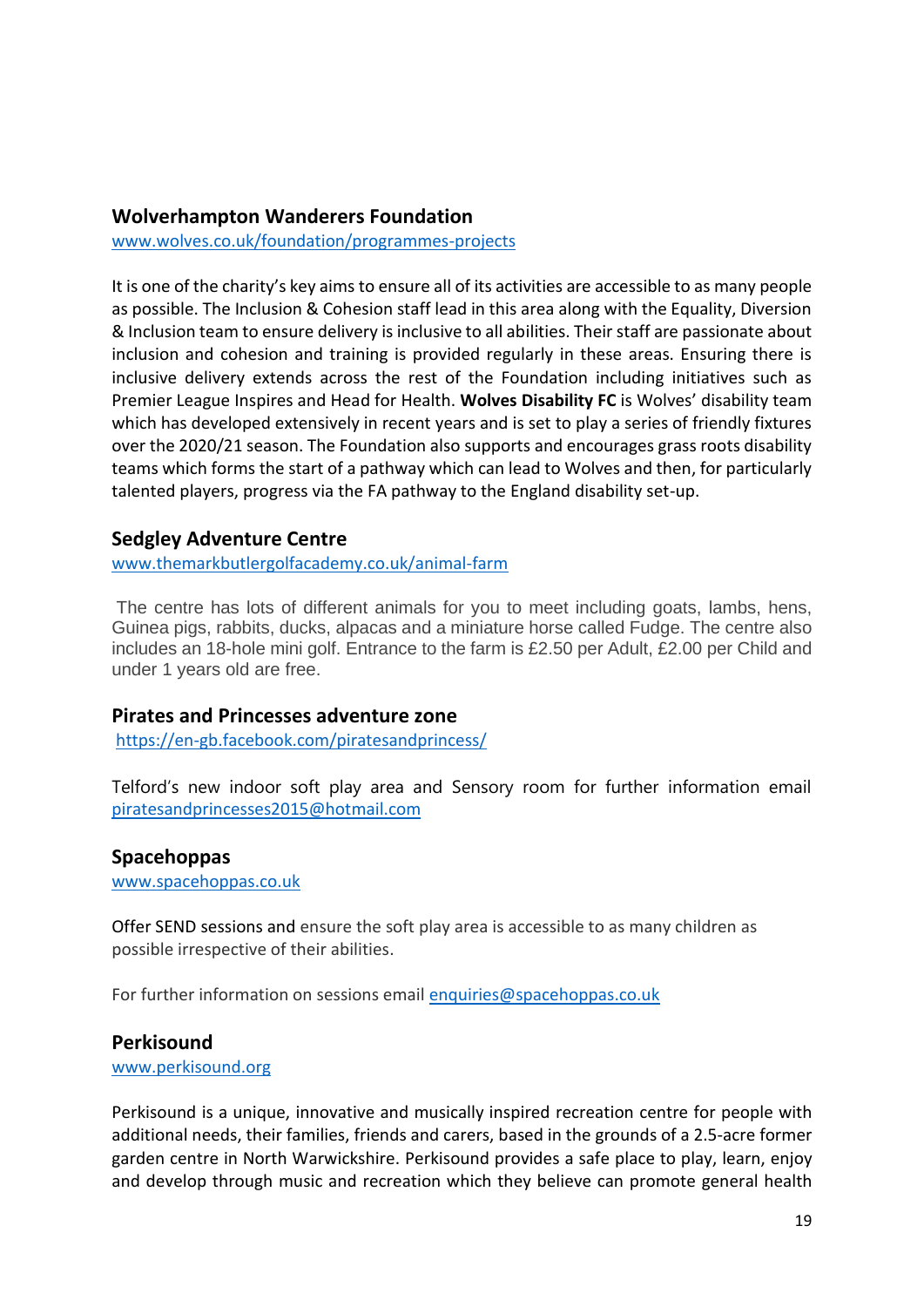and wellbeing. The musically inspired centre is a space where people can express themselves freely and with confidence.

## **Nineveh Ridge Care Farm**

[www.ninevehridgecarefarm.org.uk](http://www.ninevehridgecarefarm.org.uk/)

#### Nr. Cleobury Mortimer, Kidderminster, Worcs. DY14 9AL

Nineveh Ridge provides a safe, welcoming environment where service users can develop a wider personal, social and emotional awareness. They create a structured day, developed specially for the needs of each individual person, which enables them to learn and make progress in a safe non-judgmental environment, where they can feel respected and valued for their part in the project however large or small, regardless of their race, sex, colour, religion, sexual orientation, age or ability. Activities include animal care, a day on the farm (farm animals and small animal house), pony work, gardening and horticulture, craft & woodwork, and music.

## **The Albrighton Trust , Moat and Gardens**

[www.albrightontrust.org.uk](http://www.albrightontrust.org.uk/)

The Albrighton Trust, Moat and Gardens offers educational and recreational activities for people disadvantaged by disability, special needs or illness, who are welcomed and supported whatever their capability. They have a proven track record of supporting the most hard to reach in society, providing positive outdoor activities and offering opportunities to enhance or change lives.

All activities are either inspired by or involve the outdoor environment. Their first-class facilities are specifically designed to ensure everyone, regardless of disability or capability can experience the joy and satisfaction of engaging in positive, outdoor activity including angling, gardening, woodcraft, culture and creativity.

#### **Kingswood Trust**

#### <https://discover-kingswood.org.uk/>

The Kingswood Trust focus on learning with nature with children of all ages, their parents and carers and those who support them can learn together. Enjoying the benefits of hands-on learning in the fresh air. Their outdoor education activities enable learning about and through the environment and create lasting, happy memories.

#### **Worcester Snoezelen**

#### [www.worcestersnoezelen.org.uk](http://www.worcestersnoezelen.org.uk/)

Worcester Snoezelen is a multi-sensory leisure therapy centre for people who have disabilities and additional needs. Snoezelen provides accessible and inclusive activities which promote relaxation, stimulation and socialising. The centre comprises of 4 multi-sensory rooms, hydrotherapy pool, soft play area, music and arts. Predominantly the people who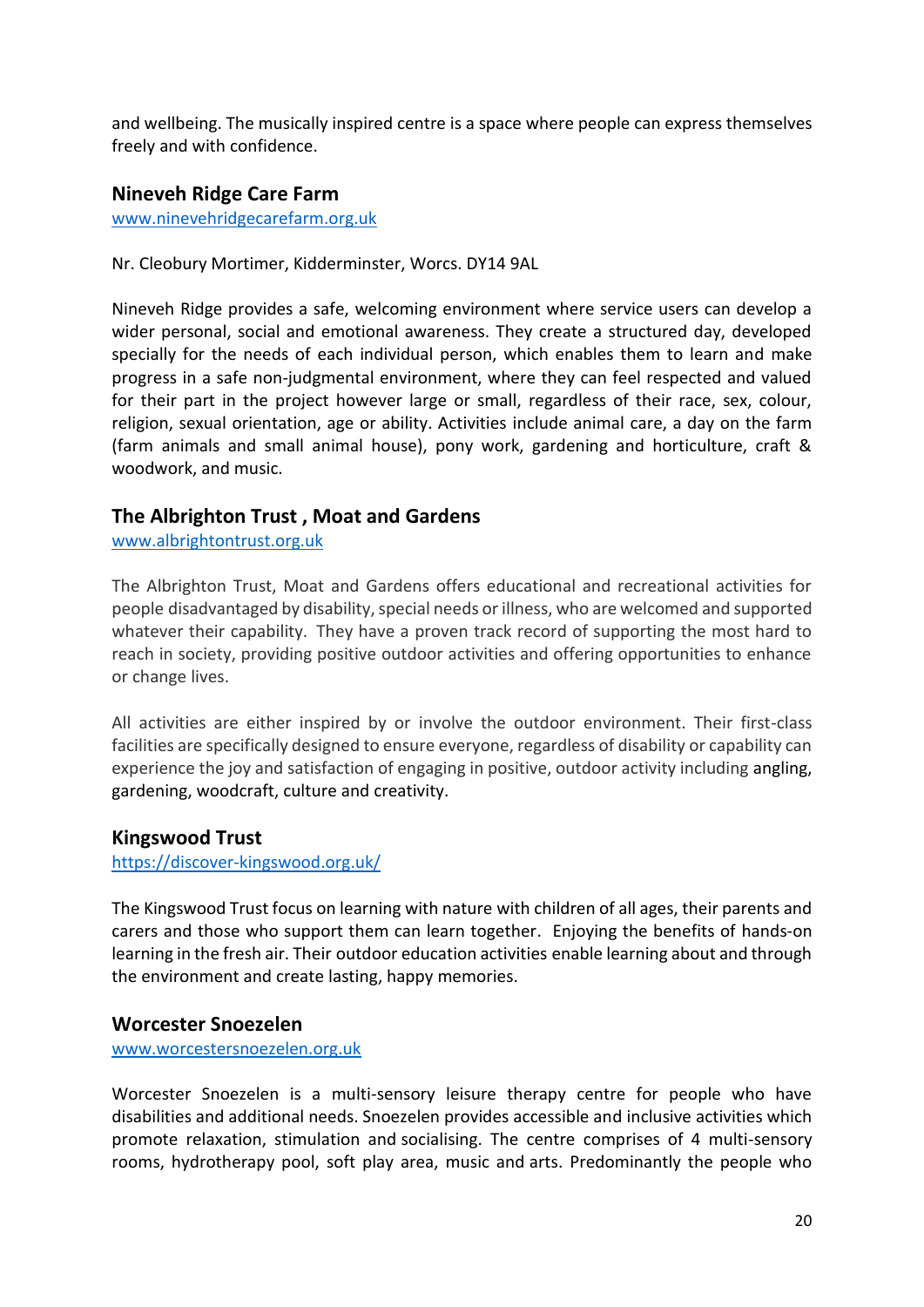access our services have learning disabilities however there is much on offer for anyone of any age including; people with additional needs, physical disabilities, dementia, families and siblings.